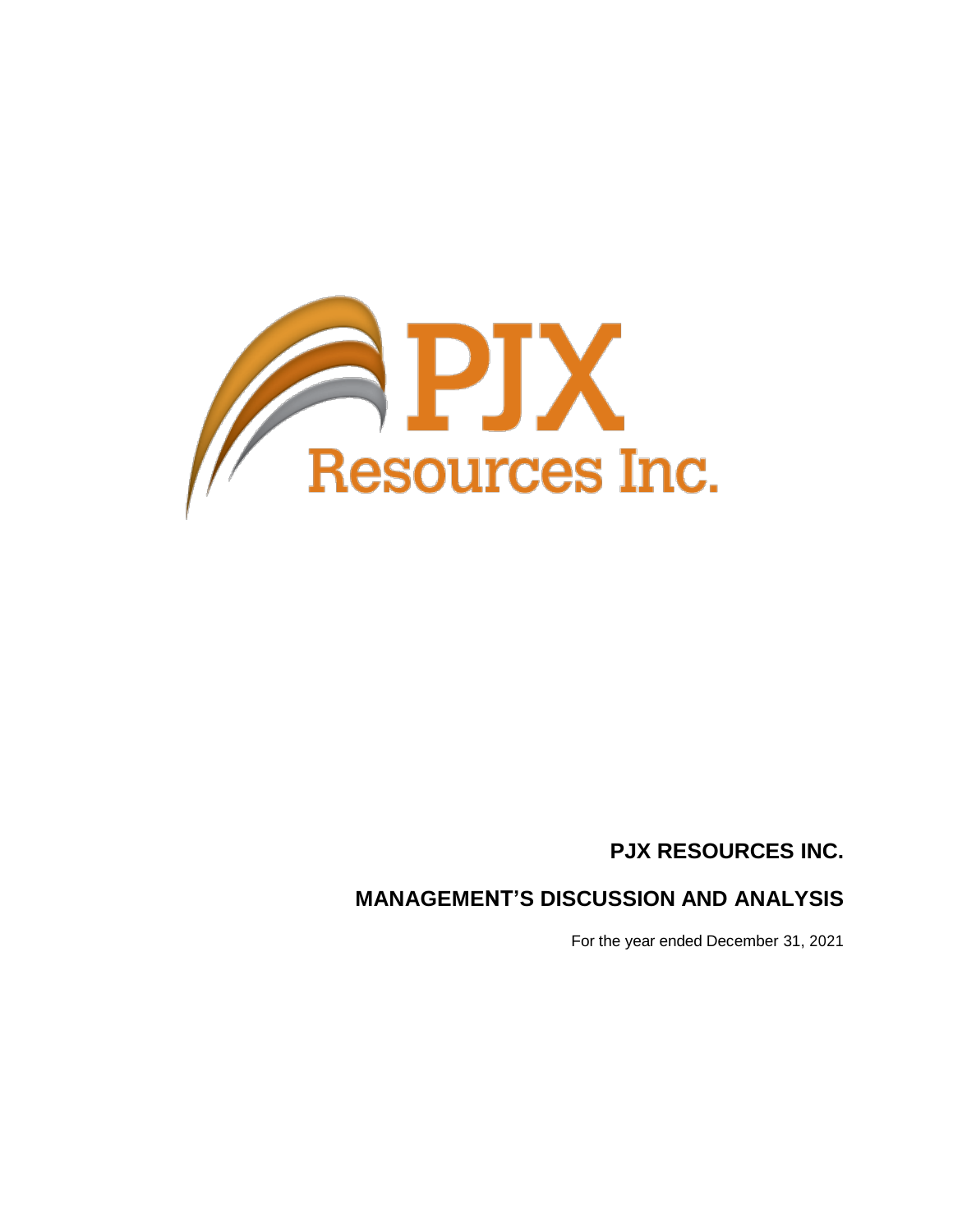# **PJX RESOURCES INC. MANAGEMENT'S DISCUSSION AND ANALYSIS**

The following discussion and analysis ("MD&A") of the operating results and financial condition of PJX Resources Inc. ("PJX" or the "Company") for the fiscal years ended December 31, 2021 ("Fiscal 2021") and December 31, 2020 ("Fiscal 2020") should be read in conjunction with the audited financial statements of the Company and notes thereto at December 31, 2021.

The audited financial statements were prepared in accordance with International Financial Reporting Standards ("IFRS"). All monetary amounts are expressed in Canadian dollars.

Additional information has been filed electronically through the System for Electronic Document Analysis and Retrieval ("SEDAR") and is available online at [www.sedar.com.](http://www.sedar.com/)

The date of this report is April 14, 2022.

### *APPROVAL*

The Board of Directors of the Company has approved the disclosure contained in this MD&A.

#### *FORWARD LOOKING INFORMATION*

The Company's MD&A contains statements that constitute "forward-looking statements" within the meaning of National Instrument 51-102, *Continuous Disclosure Obligations* of the Canadian Securities Administrators. Forward-looking information includes, but is not limited to, information concerning PJX's exploration program and planned gold production as well as PJX's strategies and future prospects. Generally, forward-looking information can be identified by the use of forward-looking terminology such as "plans", "expects", or "does not expect", "is expected", "budget", "scheduled", "estimates", "forecasts", "intends", "anticipates", or "does not anticipate", or "believes" or variations of such words and phrases or statements that certain actions, events or results "may", "could", "would", "might", or "will be taken", "occur", or "be achieved". Forward-looking information is based on the opinions and estimates of management at the date the information is made, and is based on a number of assumptions and subject to a variety of risks and uncertainties and other factors that could cause actual events or results to differ materially from those projected in the forward-looking information. Assumptions upon which such forward-looking information is based include, without limitation, availability of skilled labour, equipment, and materials. Many of these assumptions are based on factors and events that are not within the control of PJX and there is no assurance they will prove to be correct. Factors that could cause actual results to vary materially from results anticipated by such forward-looking information include changes in market conditions, variations in ore reserves, resources, grade or recovery rates, risks relating to international operations (including legislative, political, social, or economic developments in the jurisdictions in which PJX operates), economic factors, government regulation and approvals, environmental and reclamation risks, actual results of exploration activities, fluctuating metal prices and currency exchange rates, costs, changes in project parameters, conclusions of economic evaluations, the possibility of project cost overruns or unanticipated costs and expenses, labour disputes and the availability of skilled labour, failure of plant, equipment or processes to operate as anticipated, capital expenditures and requirements for additional capital, risks associated with internal control over financial reporting, and other risks of the mining industry as well as those risk factors discussed in the Long Form Prospectus of PJX available at [www.sedar.com.](http://www.sedar.com/) Although PJX has attempted to identify important factors that could cause actual actions, events or results to differ materially from those described in forward-looking information, there may be other factors that cause actions, events or results not to be anticipated, estimated or intended. There can be no assurance that forward-looking information will prove to be accurate, as actual results and future events could differ materially from those anticipated in such information. PJX undertakes no obligation to update forward-looking information if circumstances or management's estimates or opinions should change except as required by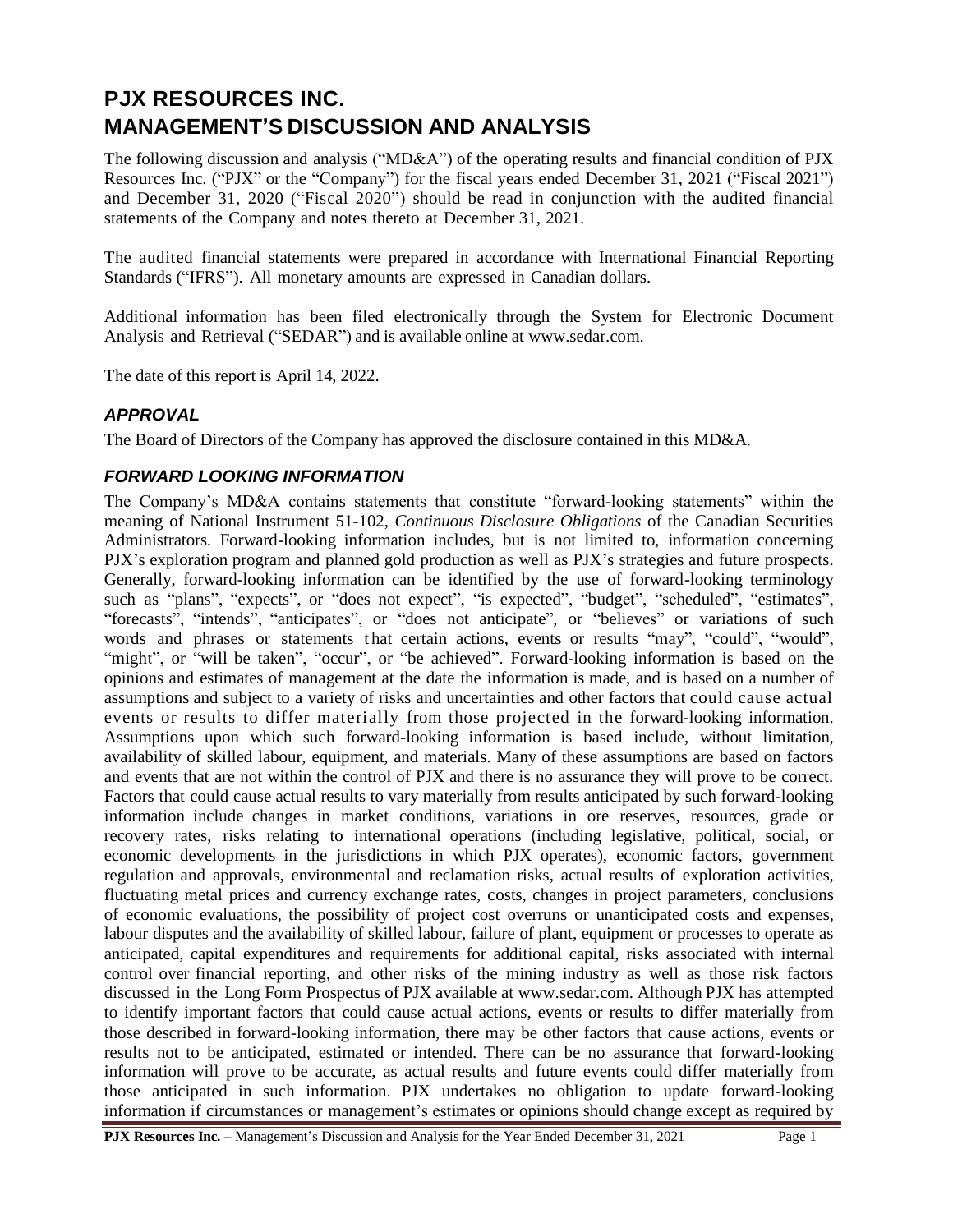applicable securities laws. The reader is cautioned not to place undue reliance on forward-looking information.

## *NATURE OF OPERATIONS AND GOING CONCERN*

PJX is a Canadian corporation with corporate offices located at 5600 One First Canadian Place, Toronto, Ontario. The Company is listed on the TSX Venture Exchange.

The principal activities of the Company are mineral exploration properties located near Cranbrook, British Columbia. The Company is considered to be in the exploration stage, has no producing properties and, consequently, has no current operating income or cash flow. Financing of the Company's activities to date has been obtained primarily from equity issues.

The financial statements of the Company have been prepared using generally accepted accounting principles applicable to a going concern, which contemplate the realization of assets and settlement of liabilities in the normal course of business as they come due in the foreseeable future. For the year ended December 31, 2021, the Company incurred a loss of \$874,927 or \$0.01 per share, (December 31, 2020: \$1,596,339 or \$0.01 per share), and reported an accumulated deficit of \$18,601,562 (December 31, 2020: \$17,726,635). As at December 31, 2021 the working capital of the Company was \$2,663,283 (December 31, 2020: \$886,172). Management believes that the working capital is sufficient to support operations for the next twelve months.

The Company's financial statements do not reflect the adjustments to the carrying values of assets and liabilities and the reported expenses and balance sheet classifications that would be necessary if the going concern assumption were inappropriate, and these adjustments could be material.

### *COMPANY OVERVIEW*

The Company holds 100% interest in 8 properties (the Vine, Gold Shear, DD, Eddy, Parker Copper, Zinger, Dewdney Trail, and West Basin). All properties are road accessible and proximal to power, rail and workforce in the Sullivan base metal and placer gold mining district.

## *Highlights*

### *Corporate*

The Annual General and Special Meeting was held on June 29, 2021. The Shareholders of record:

- 1. approved the Audited Financial Statements for the period ended December 31, 2020;
- 2. set the number of directors of the Company at six and elected Messrs. John Keating, James Clare, Vic Bradley, Trygve Hoy, Joseph Del Campo, and Ms. Linda Brennan;
- 3. appointed McGovern Hurley LLP as Auditors of the Company for the ensuing year; and
- 4. approved the Company's Share Incentive Plan.

### *Financial*

On March 1, 2021, the Company announced the completion of an Investment Agreement with Osisko Gold Royalties Ltd ("Osisko") pursuant to which Osisko agreed to (i) purchase 6,250,000 common shares of PJX at a subscription price equal to \$0.16 per share, for a purchase price of \$1,000,000, and (ii) acquire a 0.5% net smelter return royalty on the Company's Gold Shear, Eddy, Zinger and Dewdney Trail properties for aggregate cash consideration of \$1,000,000.

The funds obtained through the issuance of the shares and sale of the NSR will be primarily applied to fund the Company's exploration and development of its properties.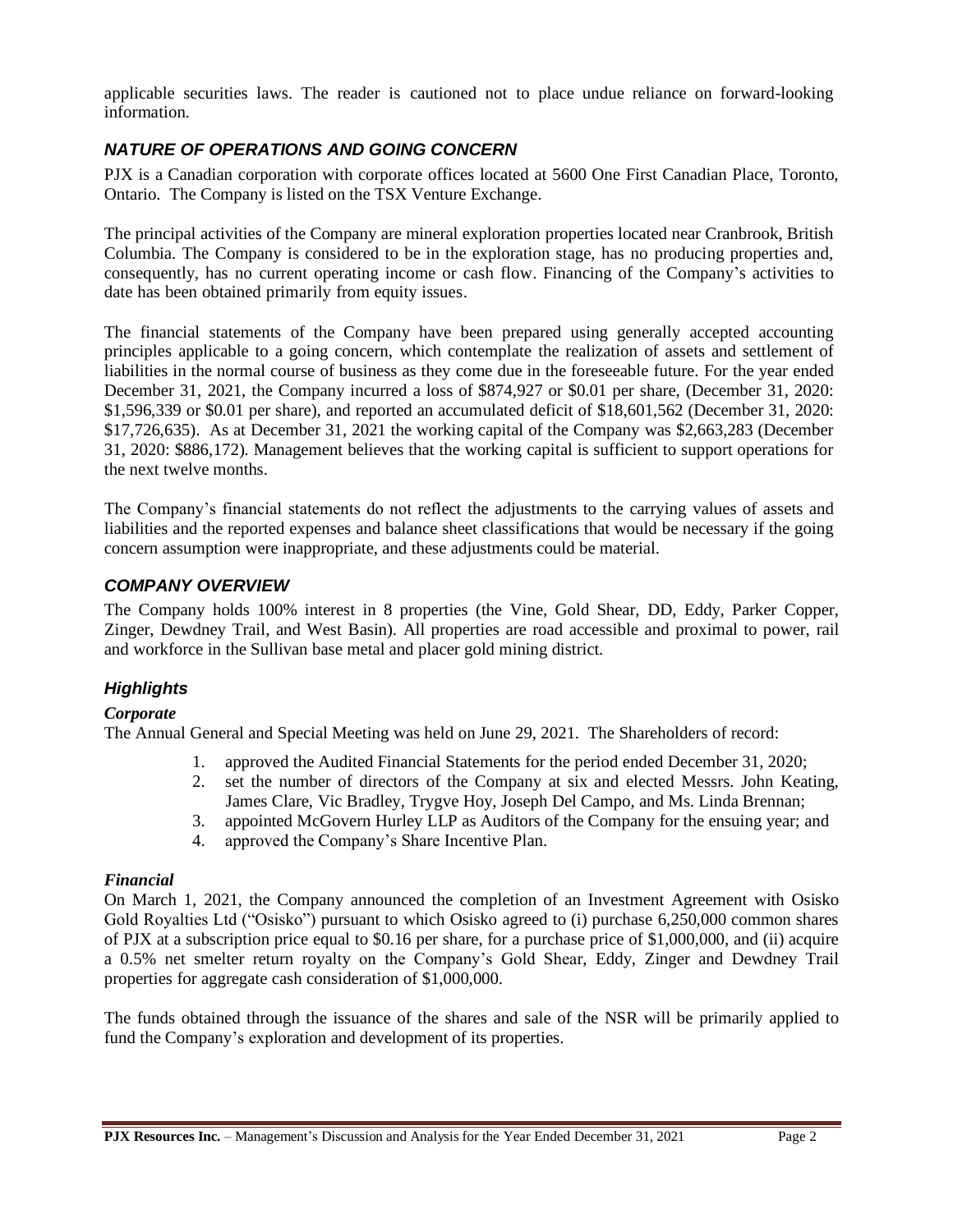On May 3, 2021, the Company announced the extension of the term of 12,296,276 share purchase warrants, (the "Warrants"). Additional details can be found in the Outstanding Share Data section of this document.

On May 5, 2021, the Company announced the resignation of Mr. Kent Pearson as a Director of the Company.

On July 29, 2021, PJX completed a Property Option Agreement with Imperial Metals Corporation for the Estella Mine crown grants. Additional details can be found in the Mineral Properties section of this document.

On September 13, 2021, the Company's board of directors authorized granting stock purchase options to certain directors, employees and consultants to acquire an aggregate of 2,685,000 common shares at an exercise price of \$0.20, expiring September 12, 2026.

On November 8, 2021, the Company announced that, that, effective November 4, 2021, its common shares commenced trading on the OTCQB**®** Venture Market (the "OTCQB") in the United States under the stock symbol "PJXRF." The Company's common shares will continue to trade on the TSX Venture Exchange under the symbol "PJX".

On November 22, 2021, the Company announced the extension of the term of 4,574,131 share purchase warrants. Additional details can be found in the Outstanding Share Data section of this document.

On December 16, 2021, the Company announced it had completed a non-brokered private placement of 9,391,794 units through the issuance of 3,895,794 Flow Through Units at a price of \$0.17 per Flow Through Unit and 5,496,000 Non-flow Through Units at a price of \$0.15 per Unit for total proceeds of \$1,486,685. Additional details can be found in the Liquidity and Capital Resources section of this document.

### *Exploration*

PJX's primary focus is to discover new gold and base metal deposits to the benefit of our shareholders and local communities. PJX has consolidated 100% ownership of the largest land package in the Sullivan Mining District that includes the Vulcan Gold Belt.

The Vulcan Gold Belt is defined by the intersection of 2 mantle tapping structures (Vulcan Tectonic Zone and Rocky Mountain-Tintina Fault). These deep crustal penetrating structures provided the pathway throughout earth's history for intrusives and fluids carrying gold and base metals up from deep in the crust and possibly the mantle.

Management believes the pathways were instrumental in the formation of the world class Sullivan zincsilver-lead deposit about 1.45 billion years ago. These same pathways were later used to introduce gold mineralization over various periods of time and possibly as young as only 30 million years ago.

The geological environment has potential to host a variety of deposit types including orogenic and intrusive related gold and copper deposits, such as the Telfer gold-copper deposit in Australia, Sukoi-Log gold deposit in Russia, Pebble gold-copper deposit in Alaska, and/or sediment hosted copper (Spar Lake, Montanore, Kamoa) and/or the Sullivan type zinc-lead-silver deposits.

PJX's compilation of historical work and infilling of data gaps with new mapping, prospecting, geophysics, geochemistry, trenching and drilling has identified over 20 primary target areas with the potential to each host one or multiple gold and/or base metal deposits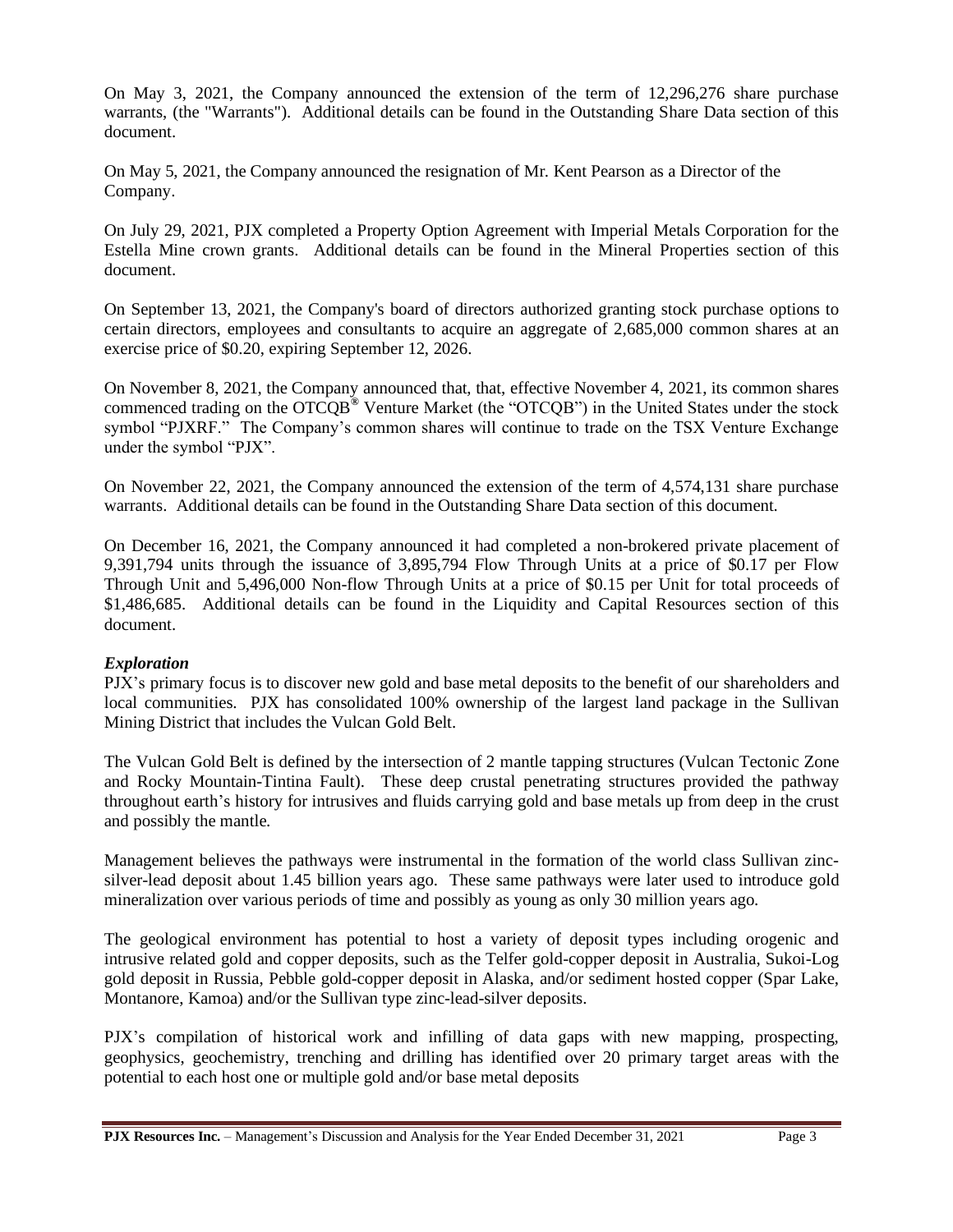#### *2021 Exploration Summary*

PJX continued to focus on developing and exploring gold and base metal targets to make new discoveries in 2021. The number of target areas has expanded to over 20 with the announcement of new intrusive related gold and copper targets such as the GAR intrusive on the Zinger Property, the Lewis Ridge and Tackle Creek target areas on the Dewdney Trail Property, and the Wuho target area on the Eddy Property. Management feels that these and other target areas are of a size with potential to host world class deposits of gold, copper, lead, zinc, silver and/or cobalt.

To unlock the potential of the Sullivan Mining District it is essential that PJX consolidate the mineral rights to be able to effectively explore the region. For example, the last claim required to better explore the high grade David Gold Zone was acquired in 2020, while the Estella mine claims required to effectively explore parts of the Dewdney Trail Property were optioned from Imperial Metals in 2021.

Drilling results from the New Massive Sulphide (NMS) lead-zinc-silver mineralized zone on the Vine Property, in early 2021, suggests the zone occurs in a restricted geological basin that trends northwest and needs to be tested at depth and on strike. There is potential to discover Sullivan type zinc-lead-silver massive sulphide mineralization as well as the possibility to discover nickel-copper mineralization.

Modelling of down hole geophysics and surface magnetotelluric geophysics suggest that the NMS zone is conformable with the sedimentary rocks similar to the Sullivan deposit. The geophysics also suggest that there is something possibly more conductive than the NMS zone at depth that is distorting the geophysics. The distortion may be caused by the presence of a super-conductor at depth below the NMS zone. Superconductors are often associated with nickel-copper deposits, such as in Sudbury, Voisey's Bay, and Raglan. Specialized downhole geophysics is required to test the potential for a super-conductor at depth prior to drilling. This work is planned for 2022.

Two large Airborne Magnetotelluric (MT) and Magnetic Surveys were flown by Expert Geophysics over the Dewdney Trail Property (859 flight line-kilometres) and the intrusive related gold target area on the Zinger Property (548 flight line-kilometres) during 2021. Drilling to test the Dewdney Trail Lewis Ridge target area is planned for 2022. The less explored intrusive related gold and copper targets identified by airborne geophysics on the Zinger Property will require ground follow-up during 2022 to help define drill targets.

Drilling on the Gold Shear Property tested the high-grade David Gold Zone along strike and down the interpreted plunge of the mineralization in October and November of 2021. Laboratory analyses of the drill core are expected in Q2 of 2022. The results will be used to plan the next phase of drilling on David Gold Zone and targets on strike.

Geological mapping, prospecting and sampling on strike of the David Gold Zone on PJX's adjacent Eddy Property have also identified multiple new gold targets for follow-up in 2022.

#### **P***artnerships*

PJX will continue to explore and advance primary and secondary targets to the drilling stage to make discoveries. Given the large stable of PJX properties with multiple targets, the company is at a stage to form strategic alliances to advance and discover multiple gold and/or base metal (copper, zinc, lead, silver) deposits.

In 2020, the Company signed an Option Agreement with DLP Resources Inc. ("DLP"), whereby DLP can acquire an interest in PJX's DD Property. Drilling by DLP in 2020 and 2021 intersected wide zones of alteration in the geological horizon that is favourable for hosting a Sullivan type zinc-lead-silver deposit. Additional MT geophysics in 2021 identified multiple large conductive targets with plans to test targets in 2022.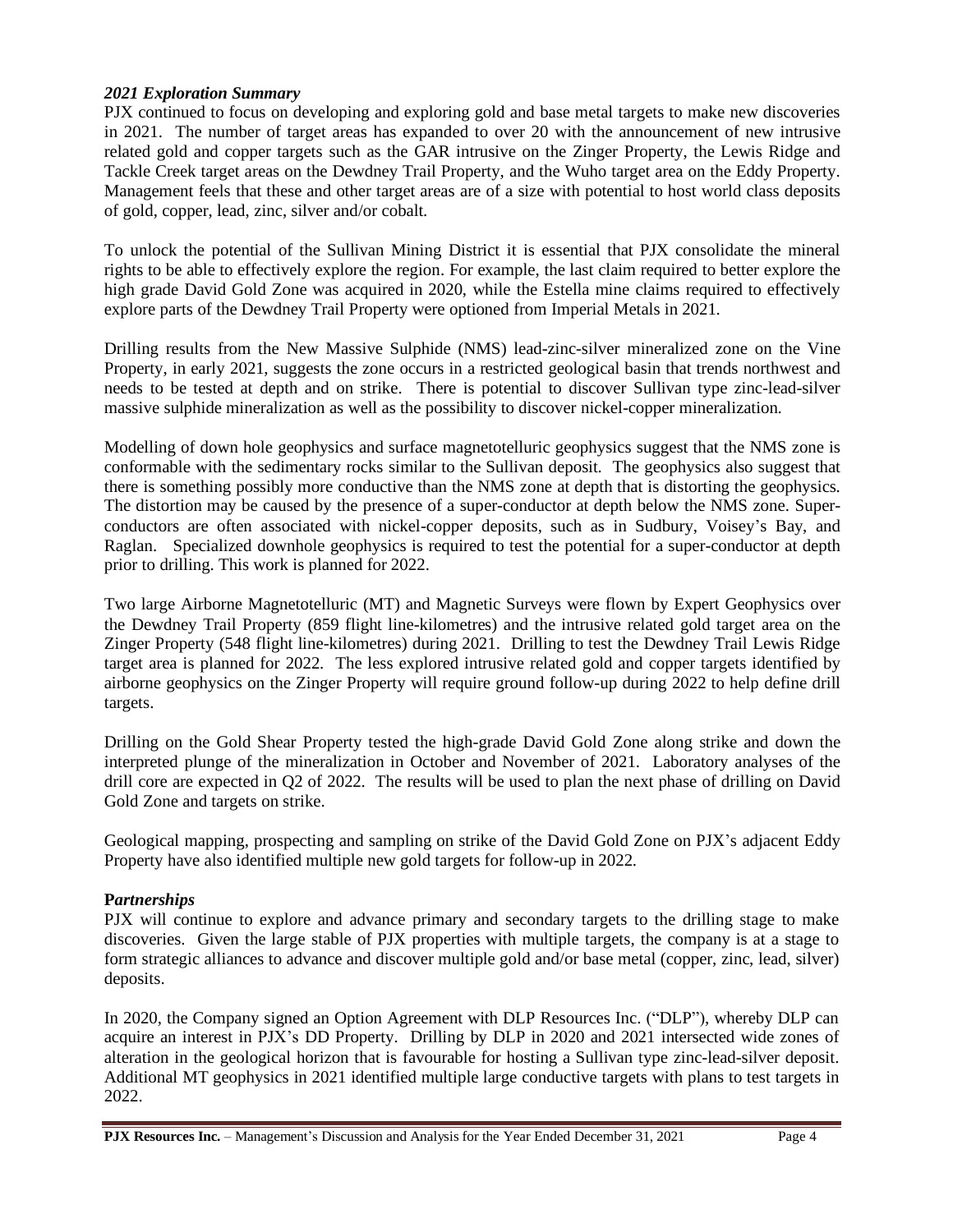In February, 2021, PJX and Osisko signed an Investment Agreement where Osisko purchased a 0.5% NSR royalty interest in PJX's 4 gold properties (Gold Shear, Eddy, Zinger and Dewdney Trail) for \$1 million, and made an equity investment in PJX of \$1 million. The agreement also provides an opportunity for PJX to consult with Osisko's technical team that were responsible for advancing the Malarctic gold deposit in Quebec with a sale to Agnico Eagle and Yamana for \$4.1 billion in 2014. This same team is currently advancing Osisko's Barkerville gold deposit toward production in British Columbia.

In July, 2021, PJX announced the option of the historical Estella Mine crown grants (the "Estella") from Imperial Metals Corporation. The 14 Estella Mine crown grants are encompassed by PJX's large Dewdney Trail Property. The Company has included the Estella as part of its Dewdney Trail Property. The Dewdney Trail Property and the Estella have potential to host intrusive related gold and copper deposits as well as sedimentary hosted massive silver-lead-zinc mineralization similar to the historical Kootenay King mine located approximately 5 km to the south. The Estella Mine crown grants have had no significant work or exploration since the late 1960's. Optioning the Estella allows PJX to fully explore the Dewdney Trail Property.

#### *Strategy and Objectives*

PJX's strategy is to generate value and opportunity for shareholders and local communities by using innovative technology and approaches to explore and develop areas with high potential for world class gold and base metal deposits.

The Company has strategically consolidated the mineral rights to over 50,000 hectares (500 square km) of land in the Sullivan (zinc-lead-silver) mining district and the Vulcan Gold Belt. The Company has collected and compiled an estimated \$20 million of historical data. New exploration technologies and more advanced mapping and sampling techniques have been used to fill gaps in the data that can be used to vector exploration toward discovering one or multiple deposits. This work has identified over 20 gold and base metal target areas to explore and test by drilling. The Company is now systematically testing these target areas for gold, zinc, lead, silver or copper deposit potential. The Company also continues to develop strategic partnerships to help advance the exploration and discovery potential of the many target areas.

#### *Key Performance Drivers*

The Company has assembled a team with more than 150 years of working experience in the mining and exploration industry and meeting its related challenges. Management believes it is well positioned to attract investor interest given its 100% interest in a large land package with favourable geology to host world class deposits in a proven mining camp. The Company continues to focus resources on exploration activities to discover a gold or base metal deposit.

The ability of the Company to continue exploration is dependent on the ability to raise capital in the market. Equity capital interest in PJX depends on the price of gold and other metals, exploration results and the market's appetite for risk.

Market volatility, the price of metals and appetite for risk cannot be controlled by the Company. Demand for gold, silver and base metals is forecasted to continue to grow in the long term, while supply for some metals is expected to decline as a number of mines have closed and new world class deposits are not being discovered. Gold and base metal prices rebounded during 2021 following the downward pressure in response to fall-out from COVID-19 during 2021 and are they are expected to strengthen as economies recover and may spike to new highs due to potential stockpile shortages. Gold and silver markets may rise significantly in the short term in response to current economic, social and political challenges created by the COVID-19 pandemic and the Ukraine crisis. Overall, metal prices are expected to strengthen in the long term as economies recover, market volatility lessens and demand for metals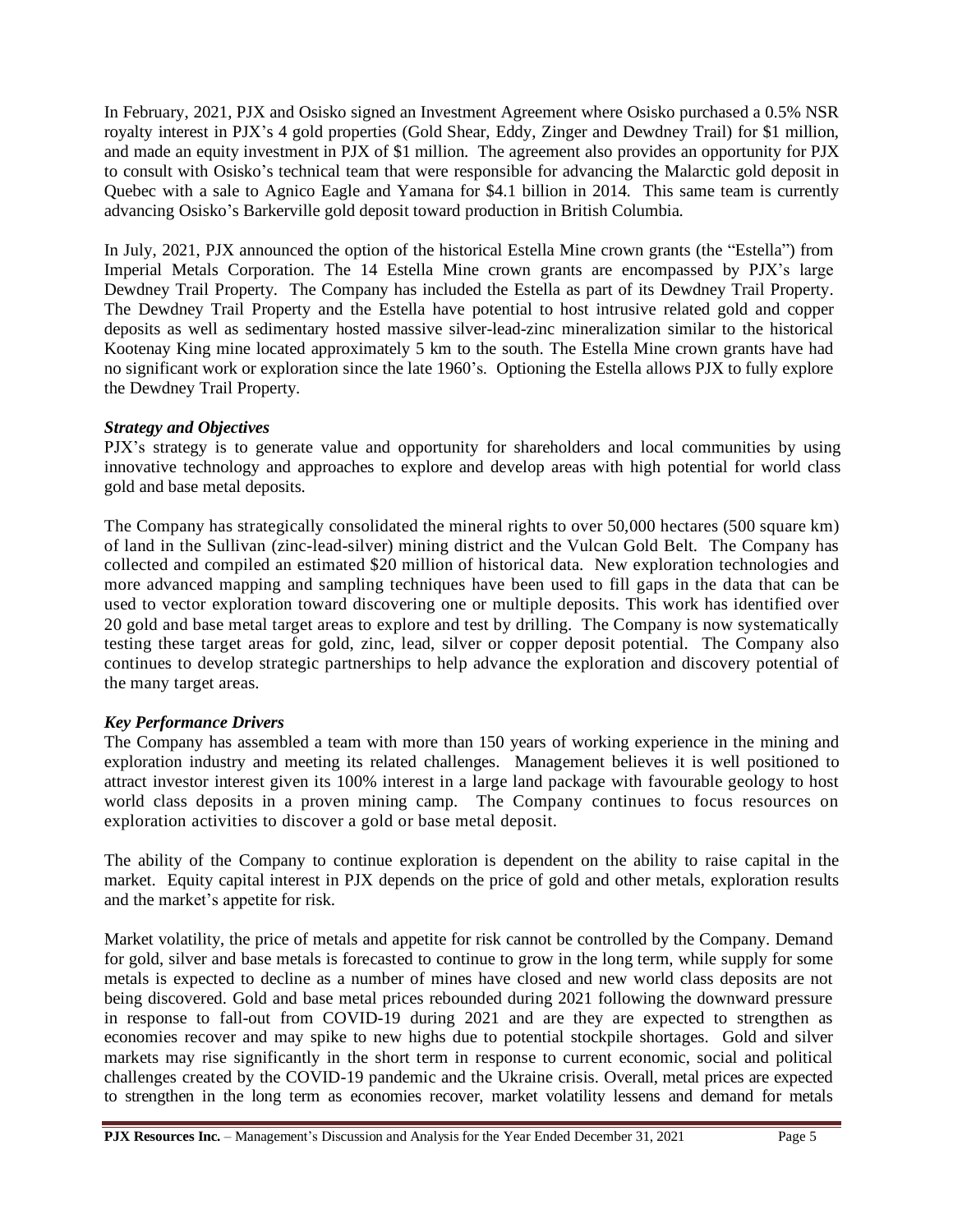increases in step with expanding economies.

#### *Ability to Deliver Results*

In addition to legal and capital market expertise, PJX's Board is made up of members with experience in all aspects of the minerals and metals industry from early-stage exploration through to production stage companies. In order to advance its exploration projects effectively, the Company contracts experienced mineral exploration professionals with many years of working experience specific to our geographic regions of interest.

### *RESULTS OF OPERATIONS*

#### *Exploration*

During the year ended December 31, 2021, PJX incurred \$1,008,241 in exploration expenses compared with \$999,960 in exploration expenses during the same period of Fiscal 2020.

The following schedule describes exploration expenses incurred in each property for the years ended December 31, 2021 and 2020 as well as the balances since inception.

| Years ended December 31,             | 2021          | 2020<br>Change |                |    | inception |                 |
|--------------------------------------|---------------|----------------|----------------|----|-----------|-----------------|
| Dew dney Trail Property              | 228,302<br>\$ | \$             | 25,326         | S  | 202,976   | \$<br>1,563,722 |
| <b>Eddy Property</b>                 | 108,742       |                | 63,283         |    | 45,459    | 927,070         |
| <b>Zinger Property</b>               | 147,582       |                | 12,086         |    | 135,496   | 1,175,910       |
| Vine Property                        | 213,224       |                | 430,288        |    | (217,064) | 6,135,106       |
| DD Property                          | 11,676        |                | (4, 414)       |    | 16.090    | 65,955          |
| <b>Gold Shear Property</b>           | 413,050       |                | 441,658        |    | (28, 608) | 1,231,452       |
| Parker Copper Property               | 1,720         |                | $\blacksquare$ |    | 1,720     | 62,326          |
| <b>Others</b>                        | 18,945        |                | 14,858         |    | 4,087     | 85,778          |
|                                      | \$1,143,241   | \$             | 983.085        | \$ | 160.156   | \$11,247,319    |
| BC refundable tax credits receivable | (135,000)     |                | 16.875         |    | (151,875) | (407,274)       |
| Total exploration expenses           | \$1,008,241   | \$             | 999,960        | S  | 8,281     | \$10,840,045    |

### **MINERAL PROPERTIES**

PJX continues to explore and advance targets to the drilling stage to discover gold and/or base metal (copper, zinc, lead, silver) deposits. Given the large stable of PJX properties with multiple targets, the company is at a stage to form strategic alliances to advance some of the targets.

In 2020, DLP Resources Inc. was granted an option to earn an interest in the DD Property by exploring for a Sullivan type deposit.

In February, 2021, PJX and Osisko signed an Investment Agreement whereby Osisko purchased a 0.5% NSR royalty interest in PJX's 4 gold properties (Gold Shear, Eddy, Zinger and Dewdney Trail) for \$1 million, and made an equity investment in PJX of \$1 million as a way to have an interest in all PJX properties.

A summary of the Company's properties appears below. Please visit [www.pjxresources.com](http://www.pjxresources.com/) for additional information.

#### **Gold Shear Property**

- Historical and recent exploration support the potential for shear zone hosted, orogenic type, highgrade gold mineralization.
- The high-grade David Gold Zone of the Gold Shear Property was first discovered in 1990 by prospecting.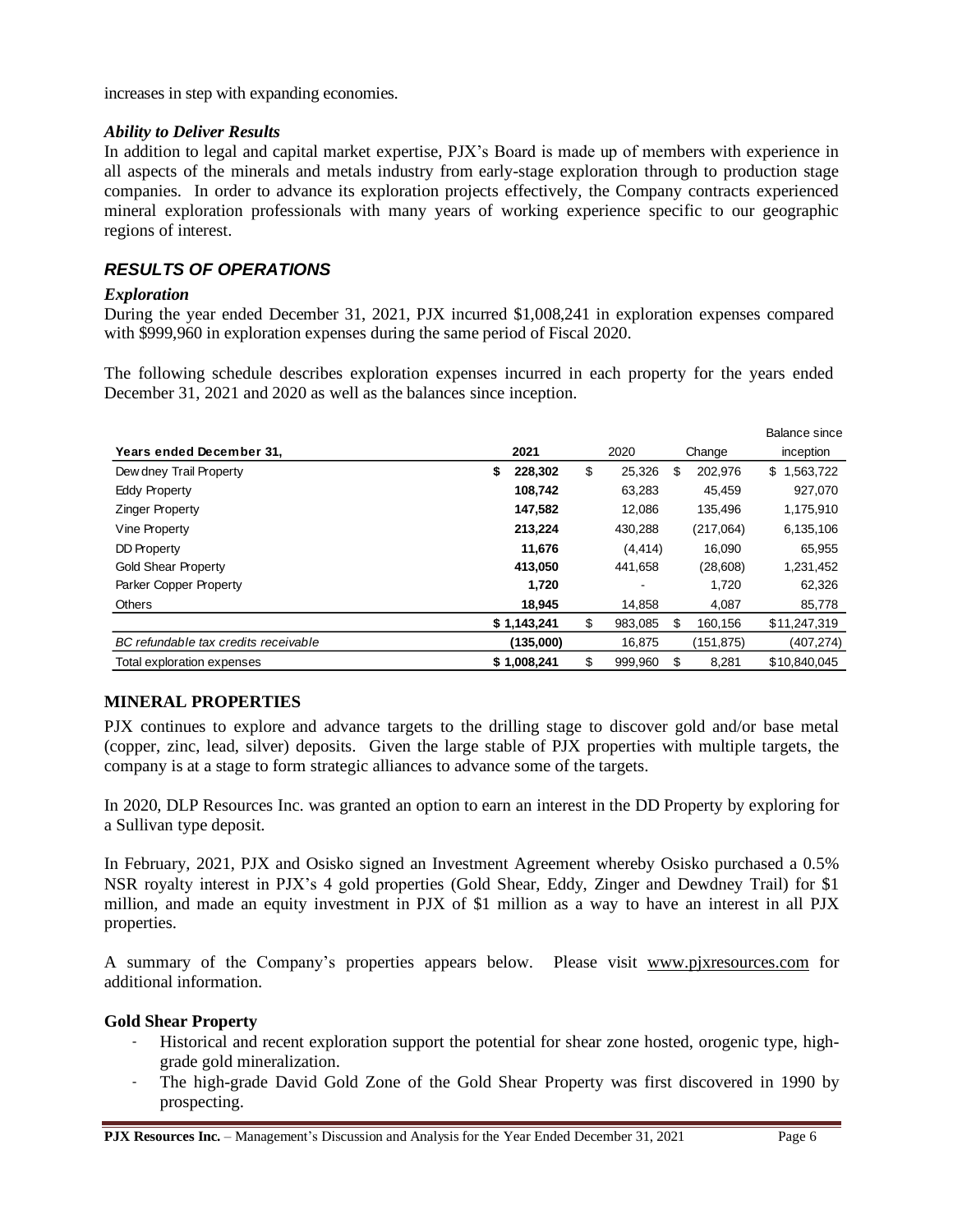- Eight of 12 rock grab samples taken by PJX from the David Gold Zone in 2019 have over 68 g/t gold, the highest is 193.90 g/t gold.
- PJX's surface mapping, and compilation of historical 1990 drilling by Dragoon Resources Ltd, suggest that high-grade gold mineralization may occur as elongated zones that plunge to the north within the north trending David shear.
- PJX drilling to date confirms the high-grade nature of gold mineralization in the David Gold Zone.
- Drilling in October-November, 2021, tested along strike and down the interpreted plunge of the David Gold Zone. In February 2022, Bureau Veritas informed PJX that the lab analytical results of drill core samples have been delayed, possibly until April or May, because of a cyber attack on Bureau Veritas in November and December 2021.

### **Vine Property**

- The Vine Property occurs within a sedimentary basin called the Vine Basin that is geologically similar to the Sullivan Basin hosting the Sullivan deposit located about 35 km to the north.
- In the 1980s, Cominco believed that massive sulphide mineralization (zinc, lead, copper, silver, and gold) found at surface in the vertical dipping Vine vein may represent remobilized mineralization from a horizontal Sullivan type deposit at depth. Cominco drilled to test the Sullivan horizon at depth and did not encounter massive sulphide mineralization. PJX's newly discovered NMS zone occurs 300 metres ("m") below the depth of Cominco's drilling.
- A hole drilled by Kokanee Exploration in 1990 intersected a 3.4 m wide massive sulphide zone, with bedded and Durchbewegt textures, approximately 700 m south of PJX's 2019 drill hole. PJX's management and consulting geologist believe that both holes intersected the same geologic horizon hosting the NMS zone.
- The NMS zone has classic Durchbewegt texture that appears similar in style to massive sulphide mineralization located within 1000 m of the economic part of the Sullivan deposit.
- Drilling during 2021 suggests the NMS zone occurs in a restricted basin that trends to the northwest toward the west gravity anomaly and needs to be tested at depth and on-strike.
- Geophysics also suggests that there is something possibly more conductive than the NMS zone at depth that is distorting the geophysics. The distortion may be caused by the presence of a superconductor at depth below the NMS zone. Super-conductors are often associated with nickel-copper deposits, such as in Sudbury, Voisey's Bay, and Raglan.
- Specialized downhole geophysics and additional drilling to test the potential at depth is planned for 2022.

## **DD Property**

- **-** The DD Property occurs within a sedimentary basin, called the Panda Basin, that is geologically similar to the Vine Basin and to the Sullivan Basin that is located about 45 km to the northeast.
- **-** Historic holes drilled to test the geological horizon that hosts the Sullivan deposit in the vicinity of the DD Property encountered geology that supports the potential for a Sullivan Type Deposit.
- **-** In 2020, PJX signed an agreement granting DLP Resources Inc. an option to earn a 50% interest in the DD Property by spending \$4 million and paying \$250,000 cash over 4 years, with the right to earn an additional 25% interest by delivering a bankable commercial feasibility study on the DD Property within 96 months.
- **-** Drilling by DLP in early 2021 to test a number of large MT targets defined by Quantec Geophysics, intersected an extensive thickness (168 m) of fragmentals, part of the same geological time horizon that hosts the Sullivan Deposit, from 1705 m depth with abundant pyrrhotite with hydrothermal alteration that supports the potential for Sullivan type mineralization.
- **-** The increased thickness of the Sullivan Horizon combined with surface MT surveys suggests the potential to discover a Sullivan type zinc-lead-silver deposit increases toward the east on the DD Property, and the adjacent PJX (50%) and DLP (50%) owned Moby Dick Property and optioned NZOU Property that were jointly acquired in 2020.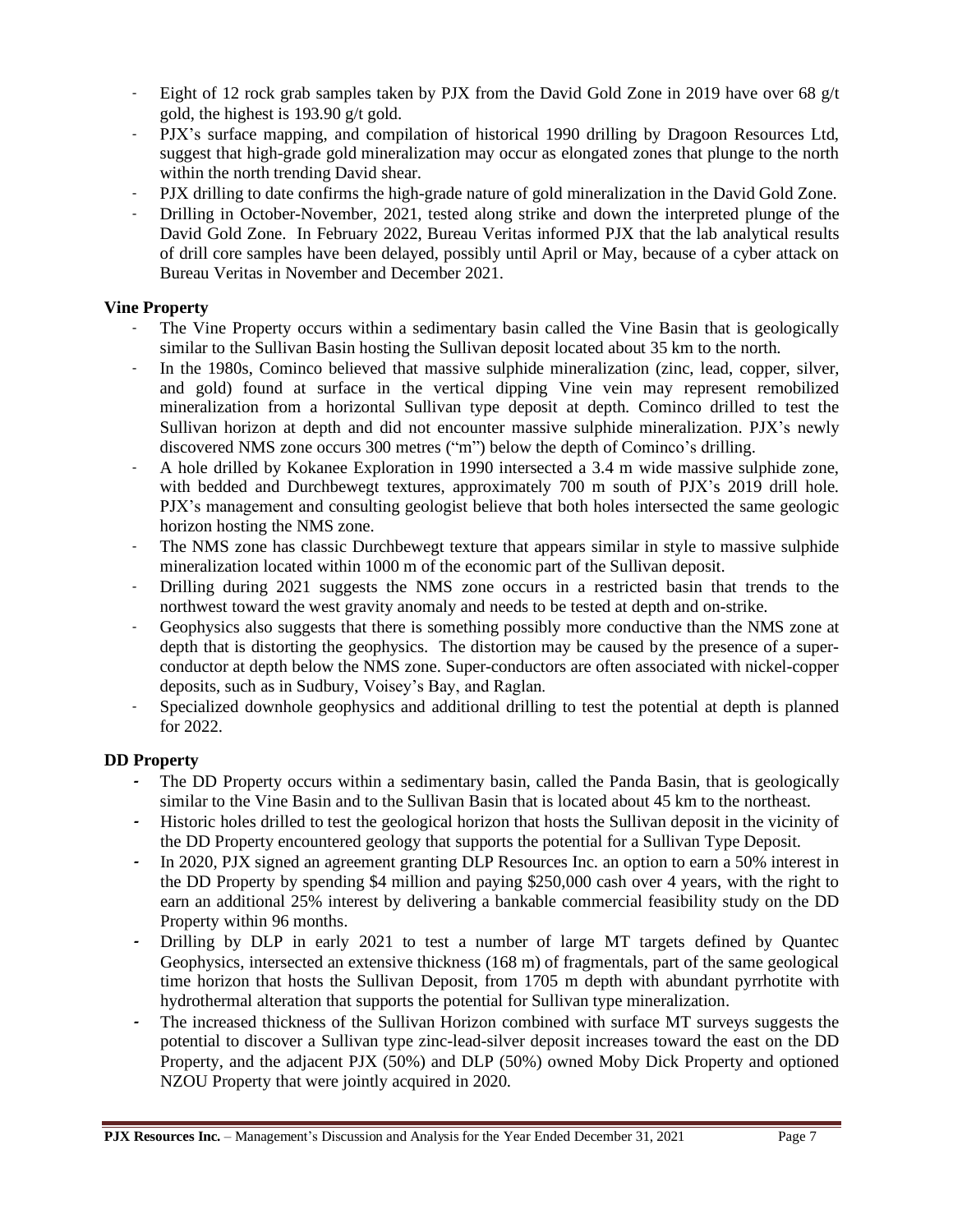**-** DLP plans to drill and test MT targets on strike of the thick mineralized Sullivan time horizon during 2022.

### **Dewdney Trail Property**

- The Dewdney Trail Property has potential to host orogenic gold, intrusive related gold-copper, and Sullivan type zinc-lead-silver massive sulphide mineralization.
- In September 2021, PJX announced that two large target areas (Tackle Basin and Lewis Ridge) containing gold, copper, zinc, lead, and/or silver in soils have been identified along a 10 km trend to date.
	- Tackle Basin is an area approximately 2 km x 2 km with gold in soils at the headwaters of Wildhorse creek that produced an estimated 1.4 million ounces of placer gold since 1864.
	- Lewis Ridge is an area approximately 3 km x 2 km with a multi-element signature of gold, copper, zinc, lead, bismuth, molybdenum, arsenic and silver in soil. This geochemical signature supports the potential for a range of possible deposits including an intrusive related gold-copper deposit at depth or a Sullivan type zinc-lead-silver massive sulphide deposit.
- Expert Geophysics completed an 851 line-km airborne MT and Magnetic Survey across the entire Dewdney Trail Property in 2021. Survey data is being processed and will be compiled with PJX's mapping and geochem data to identify and define intrusive related gold and copper targets as well as Sullivan type zinc-lead-silver massive sulphide targets to test.
- Drilling is planned to test targets during 2022.

### **Zinger Property**

- The Zinger Property has multiple large target areas with potential to host orogenic gold and intrusive related gold type deposits. Two large target areas identified to date are the Southwest and Northwest target areas.
	- The Southwest target area has orogenic style gold mineralization with locally high concentrations of gold in soil (898 visible gold grains in one sample) and in rock grab samples (up to 34 g/t gold) in outcrop along a 6 km structural trend. Re-evaluation of drilling and geophysics suggests that gold may concentrate where vertical fold structures intersect sub-horizontal fold structures at depth.
	- The Northwest target area has intrusive related gold mineralization associated with multiple intrusives along a 10 km trend. One intrusive, the Gar, has a 1600 m gold in soil anomaly that has not been previously tested by geophysics or drilling. The area has limited outcrop exposure. PJX grab samples of veins in altered granite returned gold values ranging from anomalous to 28.84 g/t gold.
- Expert Geophysics has flown a 548 line-km airborne MT and Magnetic Survey over the Gar and another intrusive, the Leader, in 2021. Airborne geophysical results will be compiled with geochemical and geological data to define intrusive related gold targets for follow-up in 2022.

### **Other Properties**

Surface mapping, prospecting, sampling and/or geophysics were carried out during the year to identify new target areas and advance other existing gold, silver, zinc, lead or copper showings to a drill ready stage on other PJX properties.

The Eddy Property is adjacent to and on strike with the David Gold Zone on the Gold Shear Property. Three orogenic gold type targets (MC, Hill Vein and Red Zone) have been identified to date. Rock grab or chip samples from outcrop returned high-grade gold mineralization up to 108 g/t gold from the Hill Vein, 34 g/t gold from the MC and a 45cm rock chip sample of 79 g/t gold from the Red Zone area. Additional high-grade gold mineralization has been found on strike with these showings. These showings require additional surface work prior to drilling.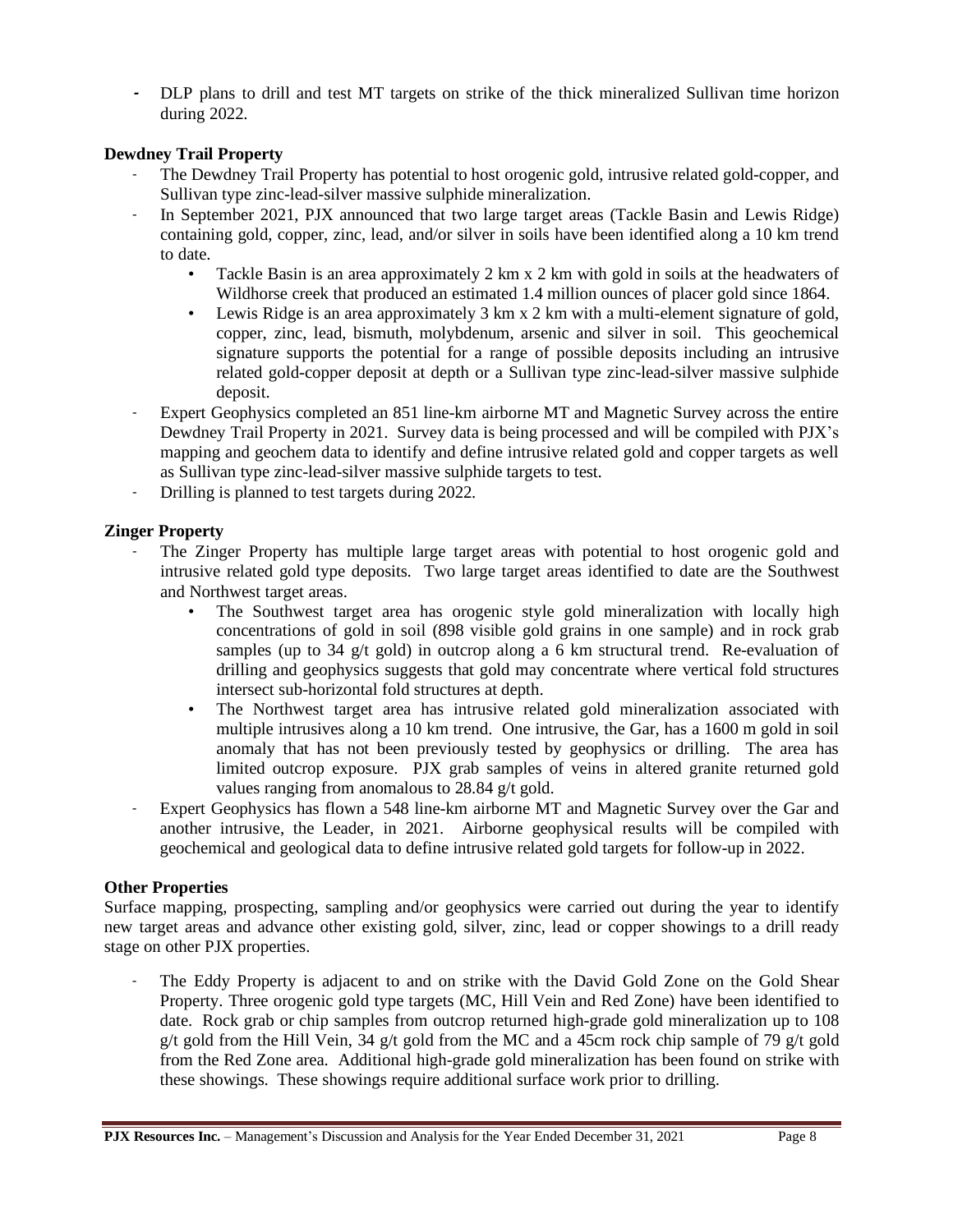- The Parker Copper Property was staked in late 2018 to cover new showings of sediment hosted copper mineralization. The alteration and style of copper mineralization is similar to sediment hosted copper deposits (Montanore, Spar Lake) in correlative rocks in the United States and the Kamoa deposit in Congo. Prospecting in 2020 and 2021 suggests the favourable copper horizon may continue down dip to the west and along strike to the north.

### **Estella Property Option**

On July 29, 2021, the Company announced option of the historical Estella Mine crown grants ("the Estella") from Imperial Metals Corporation ("Imperial") under the Estella Property Option Agreement.

PJX can earn a 100% interest in the Estella by making cash payments, or share equivalent payments, to Imperial totaling \$250,000 over a 5-year period as follows:

- \$15,000 on signing the agreement (paid); and
- \$20,000 on or before July 26, 2022; and
- \$25,000 on or before July 26, 2023; and
- \$30,000 on or before July 26, 2024; and
- \$35,000 on or before July 26, 2025; and
- \$125,000 on or before July 26, 2026.

Upon exercise of the option by PJX, Imperial will retain a Net Smelter Return Royalty ("NSR") of 2% in respect of the Estella. PJX will have the right to buy back 50% of the NSR [being a 1% NSR] for \$1,000,000, and the remaining 50% of the NSR [being a 1% NSR] for an additional \$1,000,000.

The 14 Estella crown grants are encompassed by PJX's large Dewdney Trail Property. The Dewdney Trail Property and the Estella have potential to host intrusive related gold and copper deposits as well as sedimentary hosted massive silver-lead-zinc mineralization similar to the historical Kootenay King mine located approximately 5 km to the south. The Estella crown grants have had no significant work or exploration since the late 1960's. Optioning the Estella Mine crown grants allows PJX to fully explore the Dewdney Trail Property.

In conclusion, PJX remains focused on advancing priority gold, silver, zinc, lead, and copper targets with the potential to discover multiple deposits.

## *SELECTED ANNUAL INFORMATION*

The following table provides selected financial information and should be read in conjunction with the Company's financial statements.

| Years ended December 31,      | 2021        | 2020        | 2019        |
|-------------------------------|-------------|-------------|-------------|
| Revenue                       | \$<br>-     | \$          | \$          |
| Loss for the year             | (874, 927)  | (1,596,339) | (2,464,660) |
| Loss per share                | (0.01)      | (0.01)      | (0.02)      |
| Total assets                  | 3,073,359   | 1,322,255   | 1,565,355   |
| Non-current assets            | 257,256     | 212,639     | 208,078     |
| <b>Total liabilities</b>      | 182,041     | 261,740     | 335,904     |
| Non-current liabilities       | 29.221      | 38,296      | 46,902      |
| Shares issued and outstanding | 133,216,488 | 117.574.694 | 108,025,294 |

The Company generated a net loss of \$874,927 for the year ended December 31, 2021, compared with a loss of \$1,596,339 for Fiscal 2021. The main drivers for both fiscal year losses were general and administration expenses and exploration expenditures as detailed below.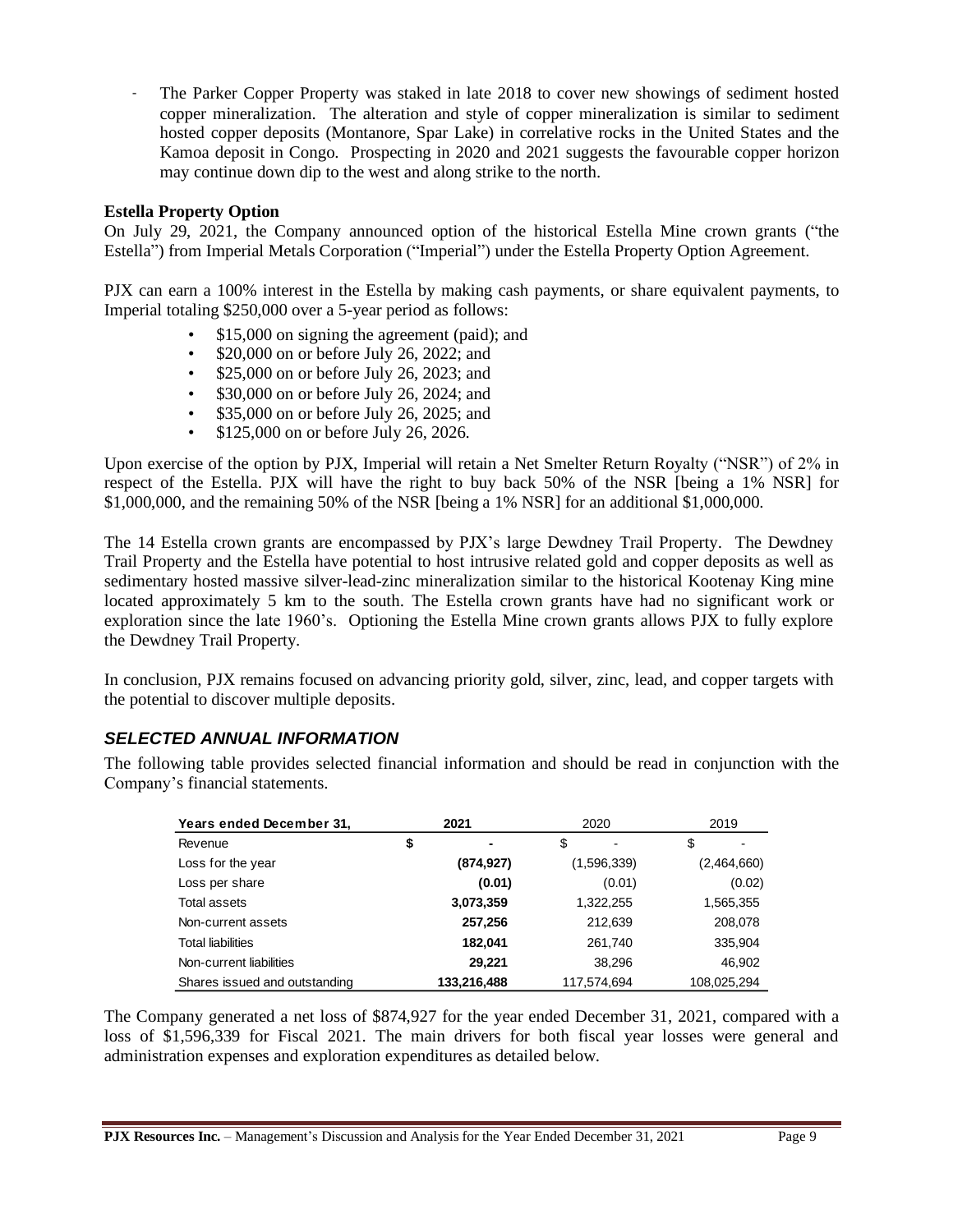#### **General and administration:**

The following schedule describes general and administration expenses incurred by the Company during the fiscal years ended December 31, 2021 ,and 2020:

| Years ended December 31,             | 2021          | 2020          |     | Change    |
|--------------------------------------|---------------|---------------|-----|-----------|
| <b>Insurance</b>                     | \$<br>13,306  | \$<br>13,248  | -\$ | 58        |
| Interest, bank charges and penalties | 1.278         | 1.872         |     | (594)     |
| Investor relations                   | 71,553        | 58,300        |     | 13,253    |
| Listing and regulatory fees          | 84,589        | 45.414        |     | 39,175    |
| Office expenses                      | 14,597        | 15.144        |     | (547)     |
| Professional fees                    | 100,932       | 155,453       |     | (54, 521) |
| Rent                                 | 11.972        | 8.919         |     | 3,053     |
| Salaries and benefits                | 236.474       | 199.080       |     | 37,394    |
| Taxes and levies                     | 4,655         | 8,862         |     | (4,207)   |
| Travel and transportation            | 16,364        | 4,184         |     | 12,180    |
|                                      | \$<br>555.720 | \$<br>510,476 | S   | 45.244    |

The most significant changes in general and administration expenses during the year ended December 31, 2021, when compared to the same period of Fiscal 2020, were:

- The increase in investor relations expenses of \$13,253 is principally due to the reactivation of certain consulting services that were temporarily cancelled or reduced during 2020 as a result of the COVID-19 pandemic;
- The increase in listing and regulatory fees of \$39,175 is mainly related to expenses associated with the Company's listing application to the OTC;
- The decrease in professional fees of \$54,521 results from decreases in legal fees which the Company incurred during fiscal 2020 on its transaction with Osisko where Osisko agreed to acquire a 0.5% net smelter return royalty on the Company's Gold Shear, Eddy, Zinger and Dewdney Trail properties;
- The increase in salaries and benefits for \$37,394 is related to the increase in compensation to senior officers, starting July 2021: and
- The increase in travel and transportation of \$12,180 is mainly related to the reactivation of travelling in non-investor relations activities.

#### **Exploration:**

The following schedule describes exploration expenses incurred by the Company during the fiscal years ended December 31, 2021 and 2020, segregated by nature and by project:

|                                      |               |               |               | Balance since   |
|--------------------------------------|---------------|---------------|---------------|-----------------|
| Years ended December 31,             | 2021          | 2020          | Change        | inception       |
| Dew dney Trail Property              | 228.302<br>\$ | \$<br>25,326  | \$<br>202,976 | \$<br>1,563,722 |
| <b>Eddy Property</b>                 | 108.742       | 63,283        | 45.459        | 927,070         |
| <b>Zinger Property</b>               | 147.582       | 12.086        | 135.496       | 1,175,910       |
| Vine Property                        | 213,224       | 430,288       | (217,064)     | 6,135,106       |
| <b>DD Property</b>                   | 11.676        | (4, 414)      | 16.090        | 65,955          |
| <b>Gold Shear Property</b>           | 413.050       | 441,658       | (28,608)      | 1,231,452       |
| Parker Copper Property               | 1,720         | ۰             | 1.720         | 62,326          |
| Others                               | 18,945        | 14,858        | 4,087         | 85,778          |
|                                      | \$1,143,241   | \$<br>983.085 | \$<br>160.156 | \$11,247,319    |
| BC refundable tax credits receivable | (135,000)     | 16,875        | (151,875)     | (407,274)       |
| Total exploration expenses           | \$1,008,241   | \$<br>999,960 | \$<br>8,281   | \$10,840,045    |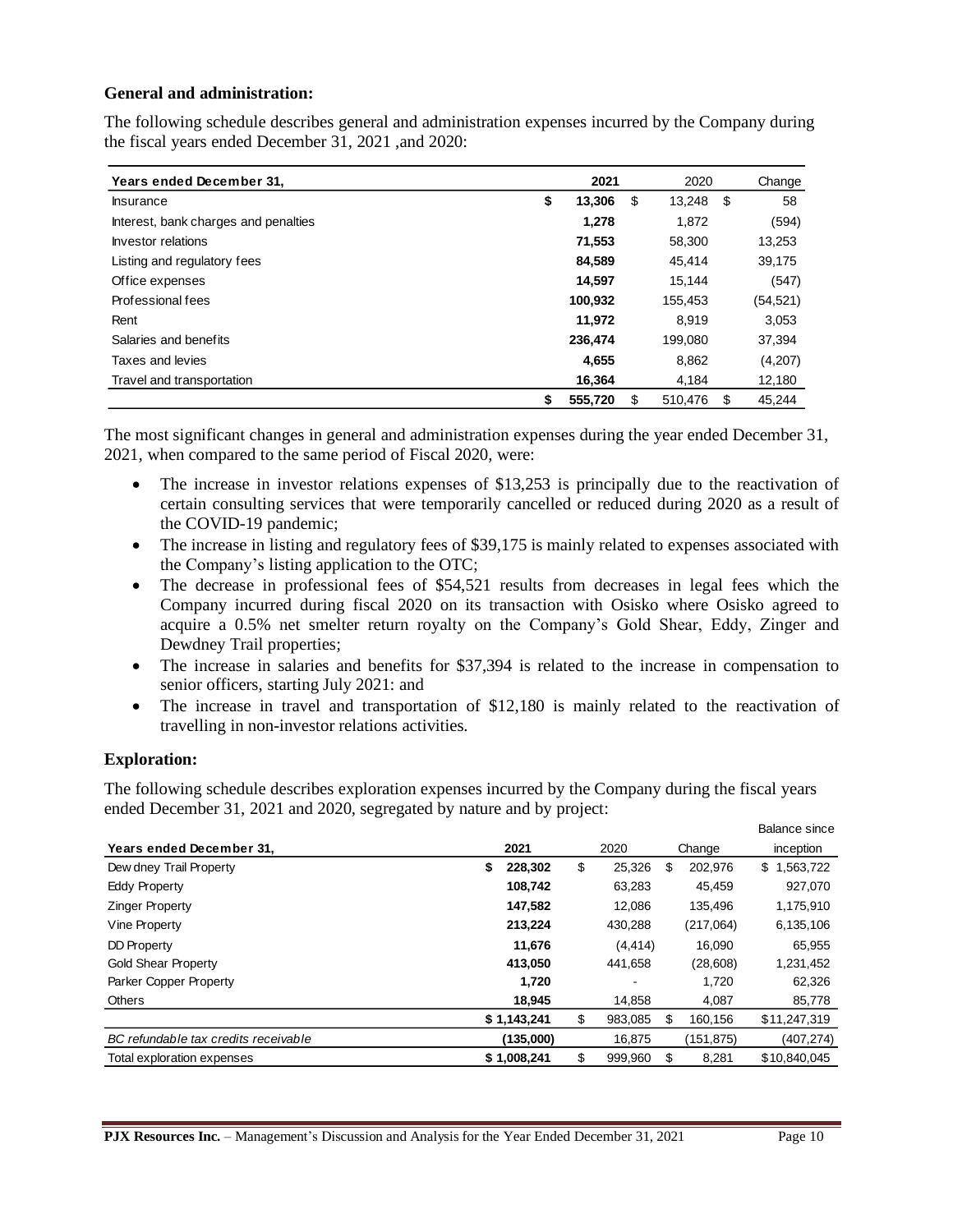|                                         |               |               |               | <b>Balance since</b> |
|-----------------------------------------|---------------|---------------|---------------|----------------------|
| Years ended December 31,                | 2021          | 2020          | Change        | inception            |
| Geology, geophysics and geochemistry    | \$<br>506,842 | \$<br>228,303 | \$<br>278,539 | 3,526,139<br>\$      |
| Exploration-other accommodation         | 1,712         |               | 1,712         | 4,152                |
| Permitting                              | 5,135         | 861           | 4,274         | 60,570               |
| Land rights, claims and environment     | 23,092        | 26,482        | (3,390)       | 192,964              |
| Drilling                                | 507,299       | 555,917       | (48, 618)     | 5,877,236            |
| Laboratory                              | 46,498        | 32,601        | 13,897        | 431,796              |
| Roads and surface preparation           |               |               |               | 70,944               |
| Camp cost and exploration supplies      | 3,687         | 1,743         | 1,944         | 34,363               |
| Exploration - travel and transportation | 14,467        | 15,167        | (700)         | 284,246              |
| Exploration- meals                      | 5,879         | 6,158         | (279)         | 57,384               |
| Rent - field office                     | 9,774         | 3,796         | 5,978         | 67,241               |
| <b>Insurances</b>                       | 2,477         | 2,526         | (49)          | 5,205                |
| Surface sampling and mapping            |               |               |               | 50,505               |
| Option payments                         | 15,000        | 27,050        | (12,050)      | 526,261              |
| Reclamation provision                   |               |               |               | 24,500               |
| Legal expenses-exploration              |               |               |               | 1,898                |
| Non-flow-through exploration expenses   | 1,379         | 82,481        | (81, 102)     | 31,915               |
|                                         | \$1,143,241   | \$<br>983,085 | \$<br>160,156 | \$11,247,319         |
| BC refundable tax credits receivable    | (135,000)     | 16,875        | (151,875)     | (407,274)            |
| Total exploration expenses              | \$1,008,241   | \$<br>999,960 | \$<br>8,281   | \$10,840,045         |

Exploration expenses increased by an aggregate of \$160,156 during Fiscal 2021 compared to Fiscal 2020, before a refundable credit received from the British Columbia Government during fiscal 2021 of \$135,000 (2020 – adjustment of \$16,875).

The most significant changes in exploration expenses during the year ended December 31, 2021, segregated by function, when compared to Fiscal 2020, were:

### *Geology, geophysics and geochemistry ("GG&G")*

GG&G expenses increased by \$278,539 during Fiscal 2021 when compared to the same period of Fiscal 2020. This change was principally composed of:

- An increase in geology expenses of approximately \$21,000;
- An increase in geophysics of approximately \$266,000;
- A decrease in geochemistry of about \$13,000;
- An increase in prospecting charges of approximately \$10,000;
- A decrease in geological reports of approximately \$5,000;
- A receivable of approximately \$135,000 BC tax credits receivable.

GG&G expenses were concentrated at the Dewdney Trail Property, with an increase of approximately \$203,000; the Eddy Property, with an increase of approximately \$28,000; the Zinger Property, with an increase of approximately \$136,000; and decreases at the Vine and Gold Shear properties of approximately \$73,000 and \$84,000, respectively, as well as salaries allocation during 2020 for approximately \$68,000 that were directly itemized during 2021.

#### *Drilling*

The decrease in drilling charges of \$48,618 are composed of increases in drilling at the Gold Shear Property of approximately \$70,000 and a decrease at the Vine Property of approximately \$119,000.

Balance since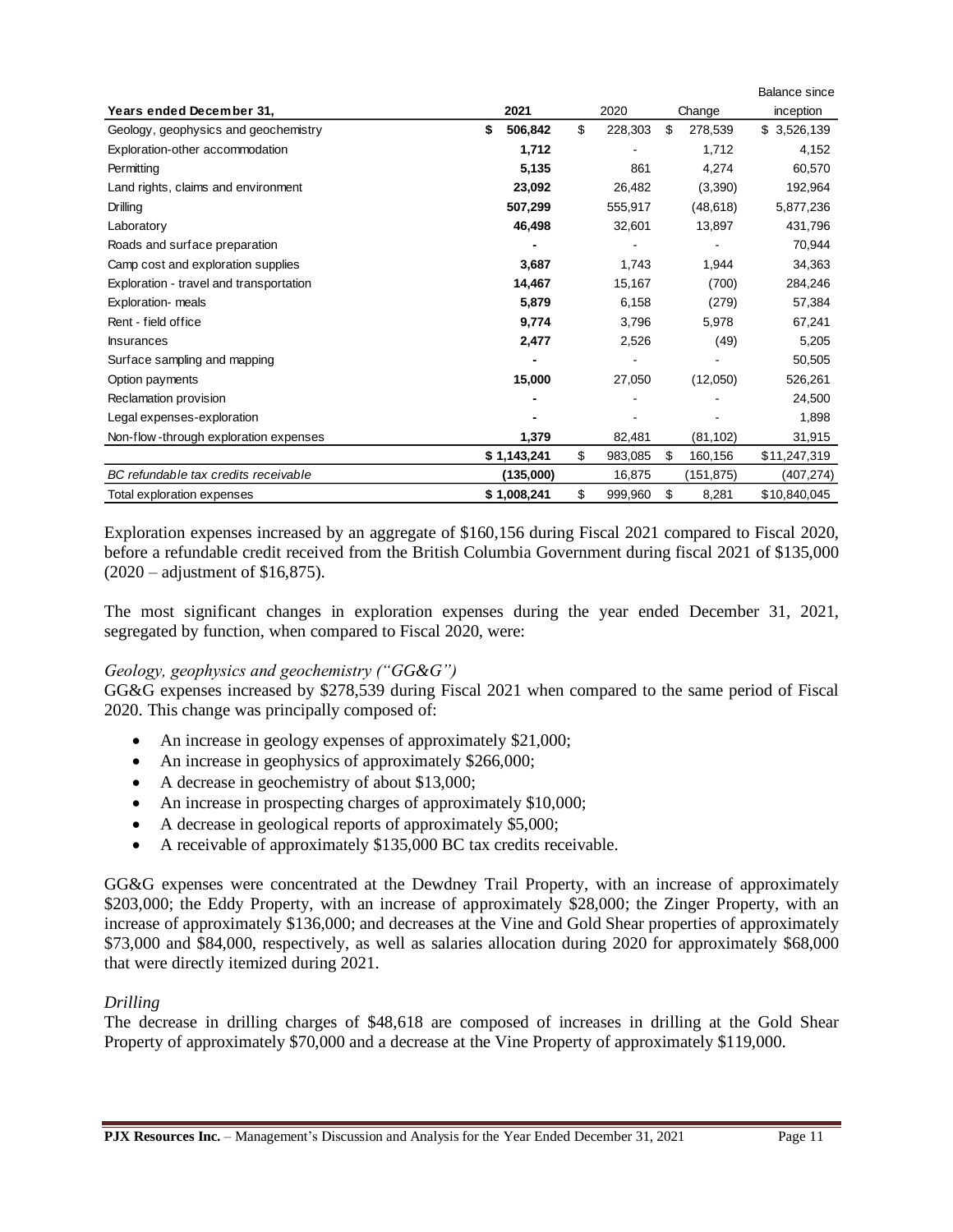#### *Laboratory*

The increase of \$13,897 in laboratory expenses is mainly composed of an increase at the Eddy Property of approximately \$12,000, a decrease at the Vine Property of approximately \$15,000, an increase at the Gold Shear Property for approximately \$20,000, a decrease at the Zinger Property of approximately \$2,000 and a decrease at the Dewdney Trail Property of approximately \$1,000.

#### *Option payments*

The decrease of \$12,050 in option payments is composed of a decrease in payments incurred at the Gold Shear Property of approximately \$41,000, an increase of \$15,000 related to option payments on the Estella Mine crown grants, and an increase of \$14,000 due to option payment received on the option-out of the DD Property during fiscal 2020.

*Non-Flow-through Exploration expenses* classified during fiscal 2020, mainly represent salary allocations that during fiscal 2021 were allocated to specific exploration items.

Further discussion of the work undertaken on each of these properties can be found in the Exploration section of this document.

### *LIQUIDITY AND CAPITAL RESOURCES*

On September 21, 2020, the Company announced the undertaking of a non-brokered private placement of up to eight million units, with a 25% overallotment option at the discretion of the Company, through the issuance of flow through units and non-flow through units ("unit") at a price of \$0.15 per flow through unit and \$0.125 per unit. On October 6, 2020, the Company closed this private placement for gross proceeds of \$1,230,800, through the issuance of 2,480,000 flow-through units at a price of \$0.15 per unit and 6,870,400 units at a price of \$0.125 per unit.

On March 1, 2021, the Company announced the completion of an investment agreement with Osisko Gold Royalties Ltd pursuant to which Osisko has agreed to purchase 6,250,000 common shares of PJX at a subscription price equal to \$0.16 per share, for an aggregate purchase price of \$1,000,000, and acquire a 0.5% NSR on the Company's Gold Shear, Eddy, Zinger and Dewdney Trail properties for an additional aggregate cash consideration of \$1,000,000. The share purchase price and the royalty purchase price shall be primarily applied to PJX to fund the further exploration and development of the properties.

On December 22, 2021, the Company closed a non-brokered private placement of 9,391,794 units through the issuance of 3,895,794 Flow Through Units at a price of \$0.17 per Flow Through Unit and 5,496,000 Non-flow Through Units at a price of \$0.15 per Unit for total proceeds of \$1,486,685.

As at December 31, 2021, the Company had total current assets of \$2,816,103 (cash, amounts receivable, mining tax credits receivable and prepayments) that will be used for general and administrative expenses as well as exploration on its properties.

The working capital of the Company has increased from \$886,172 at December 31, 2020 to \$2,663,283 at December 31, 2021. When compared to Fiscal 2020, current assets increased by \$1.7 million and current liabilities decreased by \$0.07 million for the same comparative period, representing an increase in working capital of approximately \$1.7 million from the comparative period.

The Company has successfully secured its key properties and is not required to make any option payments. See also the Commitments and Obligations section below.

#### *Outlook*

The Company has no producing properties and, consequently, has no current operating income or cash flow. The Company's access to capital may not be available on terms acceptable to the Company or at all.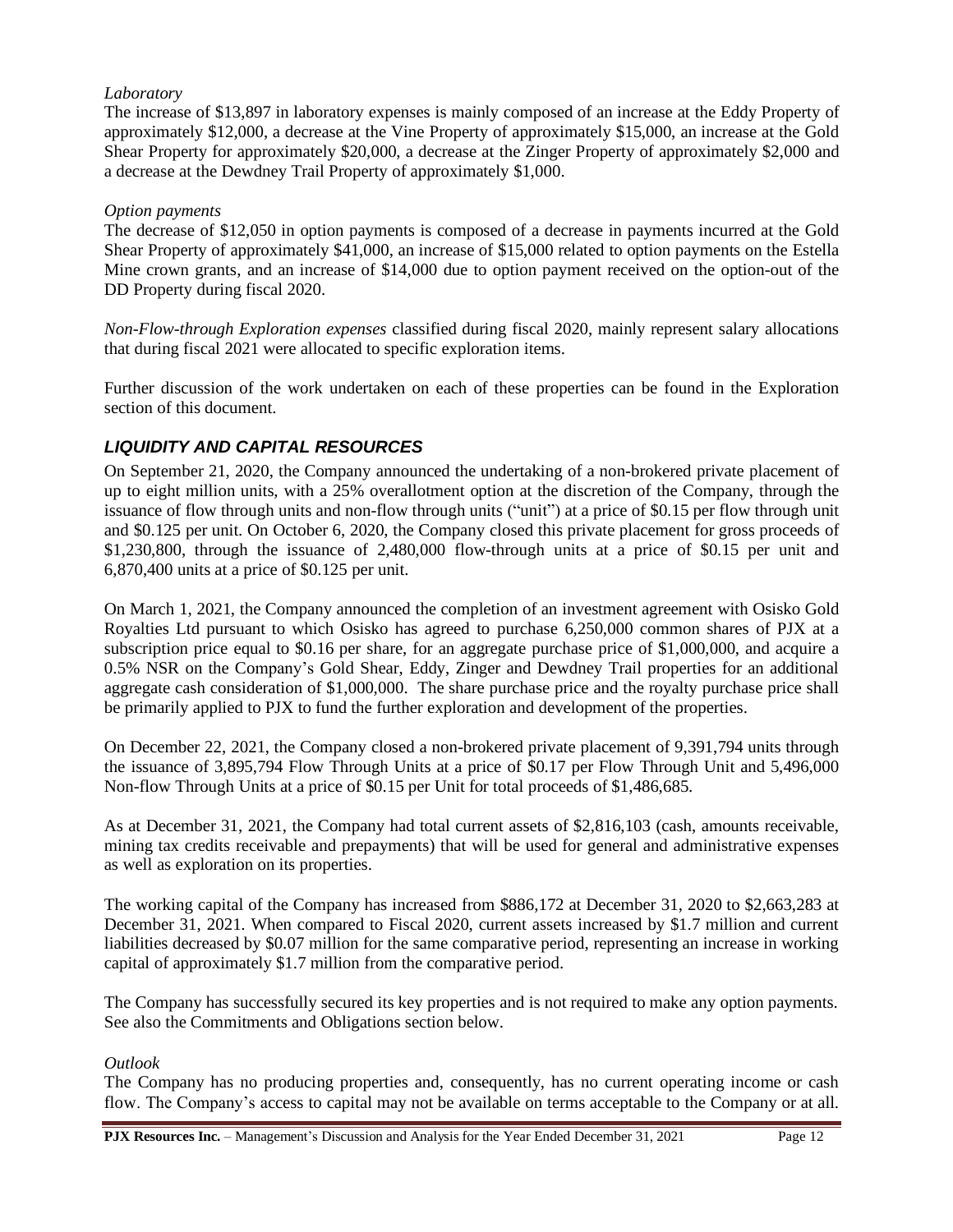Financing of the Company's activities to date has been obtained from equity issues. The continuing shortterm development of the Company's properties therefore depends on the Company's ability to obtain additional financing through equity investments. For the year ended December 31, 2021, the Company incurred a loss of \$874,927 or \$0.01 per share and reported an accumulated deficit of \$18,601,562. As at December 31, 2021, the working capital of the Company was \$2,663,283. The Company's current cash position will enable it to fund the Corporation's planned operating and exploration expenses for the next twelve months.

The Company constantly reviews future exploration plans related to advancing its properties. The work plan will consider what work will be most beneficial for each project and the Company as balanced against the cash balance and market conditions affecting future funding. The Company is focused on ensuring capital resources are spent in the most efficient manner.

## *SUMMARY OF QUARTERLY RESULTS*

The following table sets forth a breakdown of the most relevant components of the Company's costs and results of operations for each of the eight most recently completed quarters:

|                      |                | Net Income (loss) |            | <b>Exploration</b> | General and |                |
|----------------------|----------------|-------------------|------------|--------------------|-------------|----------------|
| <b>Quarter Ended</b> | <b>Revenue</b> |                   | Total      | Per Share          | expenses    | administration |
| December 31, 2021    | Nil            | \$                | (142,832)  | (\$0.00)           | (\$28,959)  | \$168,739      |
| September 30, 2021   | Nil            |                   | (847,314)  | (0.01)             | 373,532     | 133,628        |
| June 30, 2021        | Nil            |                   | (608, 801) | (0.00)             | 558,834     | 98,754         |
| March 31, 2021       | Nil            |                   | 724,020    | 0.01               | 104.834     | 154,599        |
| December 31, 2020    | Nil            |                   | (474,704)  | (0.00)             | 319,822     | 213,171        |
| September 30, 2020   | Nil            |                   | (498,917)  | (0.00)             | 165,551     | 88,976         |
| June 30, 2020        | Nil            |                   | (172, 947) | (0.00)             | 107,690     | 82,868         |
| March 31, 2020       | Nil            |                   | (449,771)  | (0.00)             | 406,898     | 125,461        |

# *FOURTH QUARTER*

The following schedule describes the operating results of PJX during the fourth quarter of Fiscal 2021 compared to the same period of Fiscal 2020:

| Three months ended December 31,                | 2021 |             |   | 2020       |
|------------------------------------------------|------|-------------|---|------------|
| <b>Expenses</b>                                |      |             |   |            |
| Exploration                                    | \$   | (28, 959)   | S | 319,822    |
| General and administration                     |      | 168,739     |   | 213,171    |
| Share based compensation                       |      | (5,994)     |   | 8,497      |
| Depreciation                                   |      | 9,046       |   | 2,423      |
| <b>Total operating expenses</b>                |      | 142,832     |   | 543,913    |
| Loss before income taxes                       |      | (142, 832)  |   | (543, 913) |
| Flow-through premium recoveries                |      |             |   | 69,209     |
|                                                |      |             |   |            |
| Net loss and comprehensive loss for the period |      | (142, 832)  | S | (474, 704) |
|                                                |      |             |   |            |
| Basic and diluted loss per share               |      | $($ \$0.00) |   | (\$0.00)   |

### *Exploration:*

The following schedules describe the exploration expenses, by function and by project, incurred by PJX during the fourth quarter of Fiscal 2021 compared to the same period of Fiscal 2020: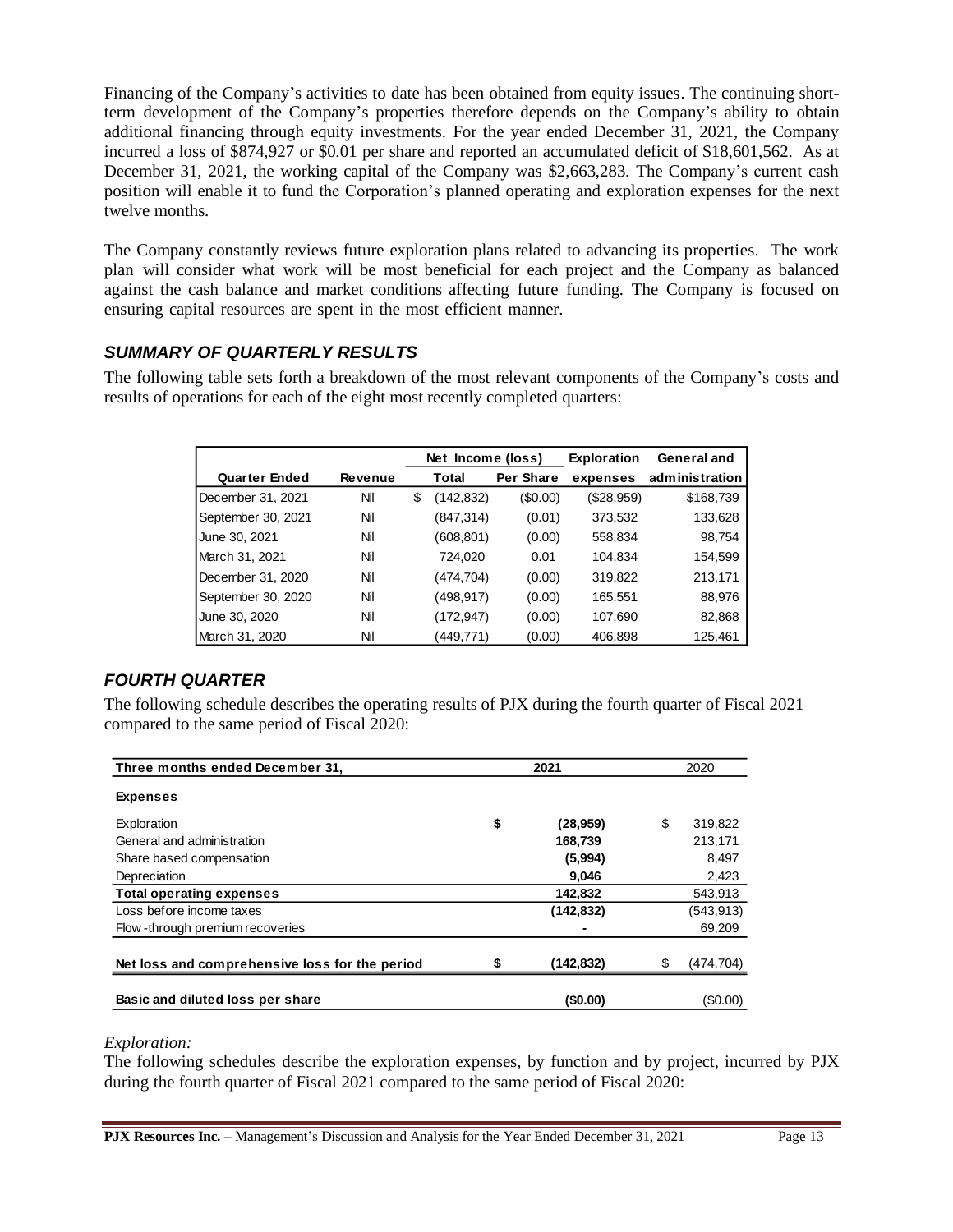| Three months ended December 31,         | 2021            | 2020          | Change         |
|-----------------------------------------|-----------------|---------------|----------------|
| Geology, geophysics and geochemistry    | \$<br>18,174    | \$<br>25,583  | \$<br>(7, 409) |
| Permitting                              | 2,083           | 861           | 1,222          |
| Land rights, claims and environment     | 3,000           | 20,892        | (17, 892)      |
| Drilling                                | 72,136          | 251,304       | (179, 168)     |
| Laboratory                              | 2,368           | 5,521         | (3, 153)       |
| Camp cost and exploration supplies      | 647             | 762           | (115)          |
| Exploration - travel and transportation | 1,743           | 1,923         | (180)          |
| Exploration- meals                      | 975             | 1,418         | (443)          |
| Rent - field office                     | 2,445           | 296           | 2,149          |
| <b>Insurances</b>                       | 1,424           | (1,746)       | 3,170          |
| Non-flow-through exploration expenses   | 1,046           | 13,008        | (11, 962)      |
|                                         | \$<br>106,041   | \$<br>319,822 | \$(213,781)    |
| BC refundable tax credits receivable    | (135,000)       |               | (135,000)      |
| Total exploration expenses              | \$<br>(28, 959) | \$<br>319,822 | \$ (348, 781)  |
|                                         |                 |               |                |
| Three months ended December 31,         | 2021            | 2020          | Change         |
| Dew dney Trail Property                 | \$<br>5,044     | \$<br>8,831   | \$<br>(3,787)  |
| <b>Eddy Property</b>                    | 17,913          | 16,715        | 1,198          |
| <b>Zinger Property</b>                  | 1,957           | 2,803         | (846)          |
| Vine Property                           | 1,794           | 2,175         | (381)          |
| <b>DD Property</b>                      |                 | 9,836         | (9,836)        |
| <b>Gold Shear Property</b>              | 79,057          | 276,766       | (197, 709)     |
| Parker Copper Property                  | 276             |               | 276            |
| <b>Others</b>                           |                 | 2,696         | (2,696)        |
|                                         | \$<br>106,041   | \$<br>319,822 | \$(213,781)    |
| BC refundable tax credits receivable    | (135,000)       |               | (135,000)      |
| Total exploration expenses              | \$<br>(28, 959) | \$<br>319,822 | \$ (348, 781)  |

The most significant changes during the fourth quarter of fiscal 2021, when compared to the same period of fiscal 2020 are:

- A decrease in GG&G for \$7,409 which was composed of an increase in geological work for approximately \$4,000; a decrease in geophysics for approximately \$14,000 and an increase in prospecting work for approximately \$3,000.
- GG&G on the Dewdney Trail Property increased during the period for approximately \$3,000; while the Eddy and Gold Shear properties decreased their GG&G expenditures by approximately \$3,000 and \$7,000, respectively.
- The decrease in land right payments for \$17,892 is composed of a decrease at the Dewdney Trail and Eddy properties of approximately \$6,000 and \$2,000 respectively, and at the DD Property, that was optioned out, of approximately \$10,000.
- The decrease in drilling expenses of \$179,168 was due to reductions at the Gold Shear Property.
- Non-flow-through exploration expenses were reduced by \$11,962 because of more specific allocation of salaries.
- The provision of a BC refundable tax credit of \$135,000 (Q4 F2020 \$Nil).

#### *General and Administration:*

The following schedule describes the general and administration expenses incurred by PJX during the fourth quarter of Fiscal 2021 compared to the same period of Fiscal 2020: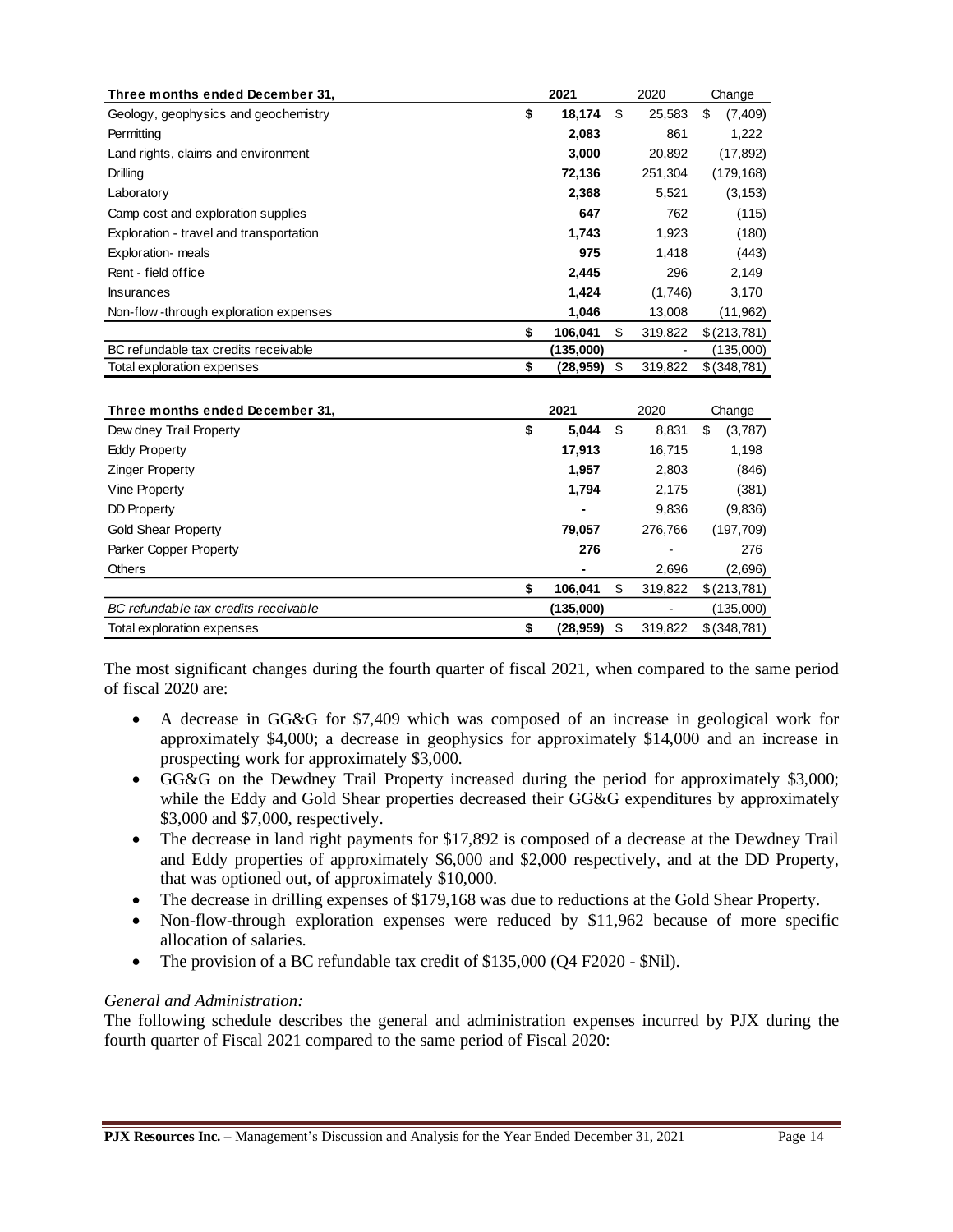| Three months ended December 31,      | 2021         | 2020           | Change         |
|--------------------------------------|--------------|----------------|----------------|
| <b>Insurance</b>                     | \$<br>3,475  | 2,269<br>\$    | 1,206<br>\$    |
| Interest, bank charges and penalties | 371          | 334            | 37             |
| Investor relations                   | 18,235       | 12,121         | 6,114          |
| Listing and regulatory fees          | 28,755       | 7.301          | 21,454         |
| Office expenses                      | 4,031        | 6,756          | (2,725)        |
| Professional fees                    | 40.348       | 132,013        | (91,665)       |
| Rent                                 | 890          | 3,687          | (2,797)        |
| Salaries and benefits                | 67,295       | 48.624         | 18,671         |
| Taxes and levies                     |              | (381)          | 381            |
| Travel and transportation            | 5.339        | 447            | 4,892          |
|                                      | 168,739<br>S | 213,171<br>\$. | (44,432)<br>\$ |

The most significant changes in general and administration expenses for the three months ended December 31, 2021, when compared to the same period of Fiscal 2020 are:

- The increase in investor relations of \$6,114 related to the reactivation of an investor relation contract;
- The increase in listing and regulatory fees of \$ 21,454, mainly as a result of listing of the Company with OTC Markets;
- The decrease in professional fees of \$91,665 resulting from approximately \$75,000 incurred during the fourth quarter of fiscal 2020 in legal expenses associated with the sale of certain royalties by PJX to Osisko;
- The increase in salaries of \$18,671 as a result of the increase in management compensation effective July, 2021.
- The increase in travel and transportation of \$4,892 relates to the increase in non-IR-related travel activities during the fourth quarter of fiscal 2021.

### *RELATED PARTY TRANSACTIONS*

The following transactions were carried out with related parties:

#### **a) Purchase of services:**

During the years ended December 31, 2021 and 2020, the Company contracted legal services from a firm where a partner is also a director of PJX. During the year ended December 31, 2021, the Company purchased geological services from a director of the Company.

| Years ended December 31,                                   | 2021      | 2020      |
|------------------------------------------------------------|-----------|-----------|
| Fees paid or accrued to a law firm where a director of the |           |           |
| Company is a partner                                       | \$129.738 | \$52.752  |
| Fee paid to a director for geological services rendered    | 6.768     | 1,200     |
|                                                            | 136.506   | \$ 53,952 |

#### **b) Key management compensation:**

Key management includes directors (executive and non-executive), and senior officers (Chief Executive Officer and Chief Financial Officer). The compensation paid and payable to key management for employee services is shown below:

| Years ended December 31, | 2021      | 2020      |
|--------------------------|-----------|-----------|
| Salaries and bonuses     | \$291.900 | \$264,000 |
| Share-based compensation | 280.482   | 256,348   |
|                          | \$572.382 | \$520,348 |

**PJX Resources Inc.** – Management's Discussion and Analysis for the Year Ended December 31, 2021 Page 15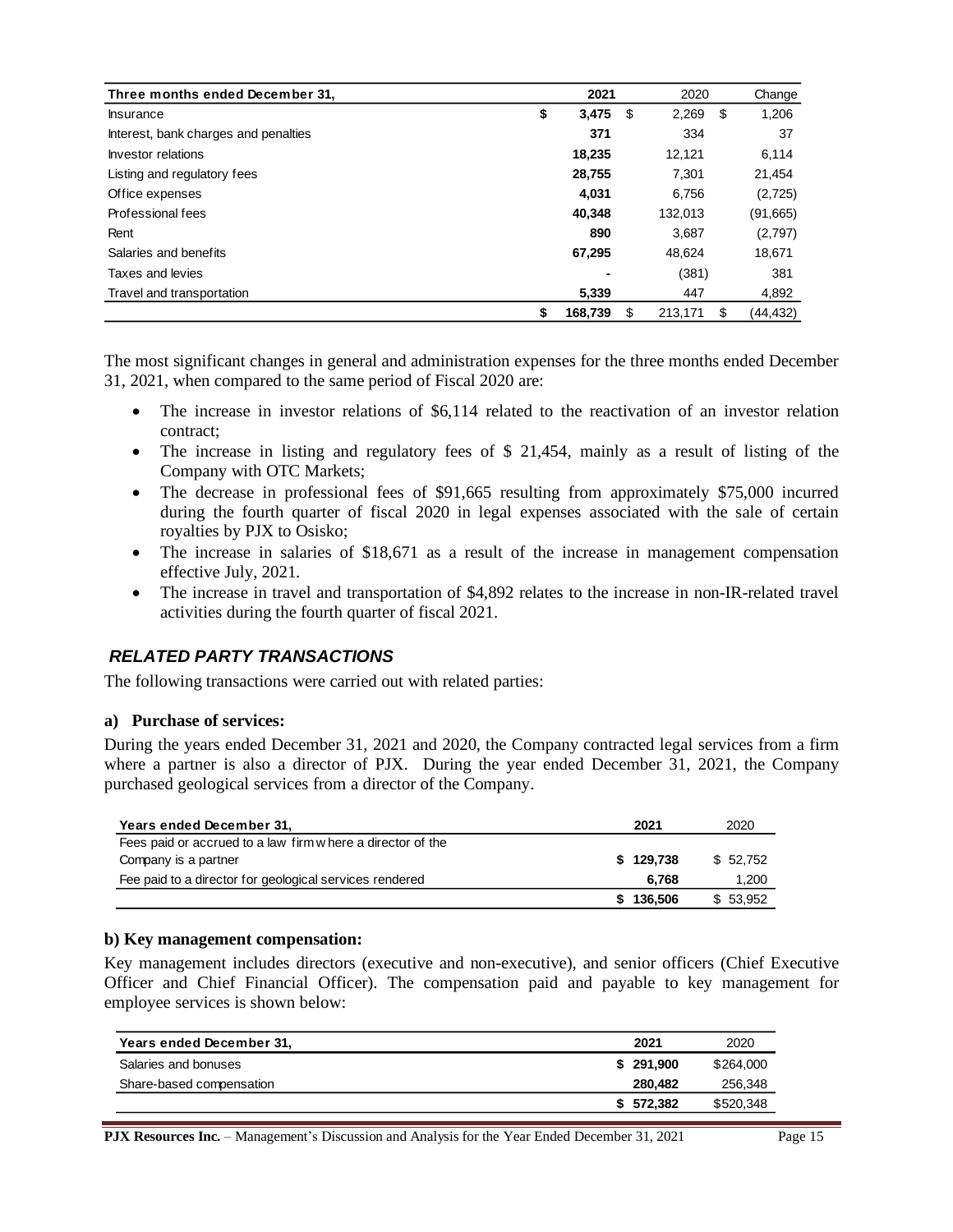#### **c) Period-end balances arising from purchases of services and key management compensation:**

| December 31,                                                        | 2021 |                |  | 2020   |  |  |
|---------------------------------------------------------------------|------|----------------|--|--------|--|--|
| Payable to officers and directors                                   |      | $\blacksquare$ |  | 4.508  |  |  |
| Payable to a law firm w here a director of the Company is a partner |      | 3.591          |  | 52,752 |  |  |
|                                                                     |      | 3.591          |  | 57.260 |  |  |

Payables to related parties for purchases and services are due on thirty days after reception and bear no interest. All transactions with related parties for purchases and services are on an arm's length basis and recorded at exchange amounts.

### *COMMITMENTS, CONTINGENCIES AND CONTRACTUAL OBLIGATIONS*

The Company is a party to certain employment contracts. These contracts contain clauses requiring that \$960,000 be paid upon a change of control of the Company. As the likelihood of these events taking place is not determinable, the contingent payments have not been reflected in the Company's December 31, 2021 financial statements.

The Company's exploration activities are subject to various federal, provincial and international laws and regulations governing the protection of the environment. These laws and regulations are continually changing and generally becoming more restrictive. The Company conducts its operations so as to protect public health and the environment and believes its operations are materially in compliance with all applicable laws and regulations. The Company has made, and expects to make in the future, expenditures to comply with such laws and regulations.

Pursuant to the terms of certain flow-through share agreements, the Company needs to comply with its flow-through contractual obligations with subscribers with respect to the Income Tax Act (Canada) by incurring qualified exploration expenditures before December 31, of the year following the year in which the agreement is entered into. The Company indemnifies the subscribers of current and previous flowthrough share offerings against any tax related amounts that become payable by the shareholder as a result of the Company not meeting its expenditure commitments. As of December 31, 2021, PJX has a flowthrough exploration obligation of approximately \$662,000 to incur before December 31, 2022.

### *TREND INFORMATION*

There are no major trends which are anticipated to have a material effect on the Company's financial condition and results of operations in the near future.

### *OFF-BALANCE SHEET ARRANGEMENTS*

The Company has no off-balance sheet arrangements, capital lease agreements or long-term debt obligations.

### *PROPOSED TRANSACTIONS*

There are no proposed transactions that will materially affect the performance of the Company.

## *CRITICAL ACCOUNTING ESTIMATES AND CHANGES IN ACCOUNTING POLICIES*

#### *Critical accounting estimates and judgments*

The preparation of financial statements requires management to use judgment in applying its accounting policies and estimates and assumptions about the future. Estimates and other judgments are continuously evaluated and are based on management's experience and other factors, including expectations about future events that are believed to be reasonable under the circumstances. The following discusses the most significant accounting judgments and estimates that the Company has made in the preparation of the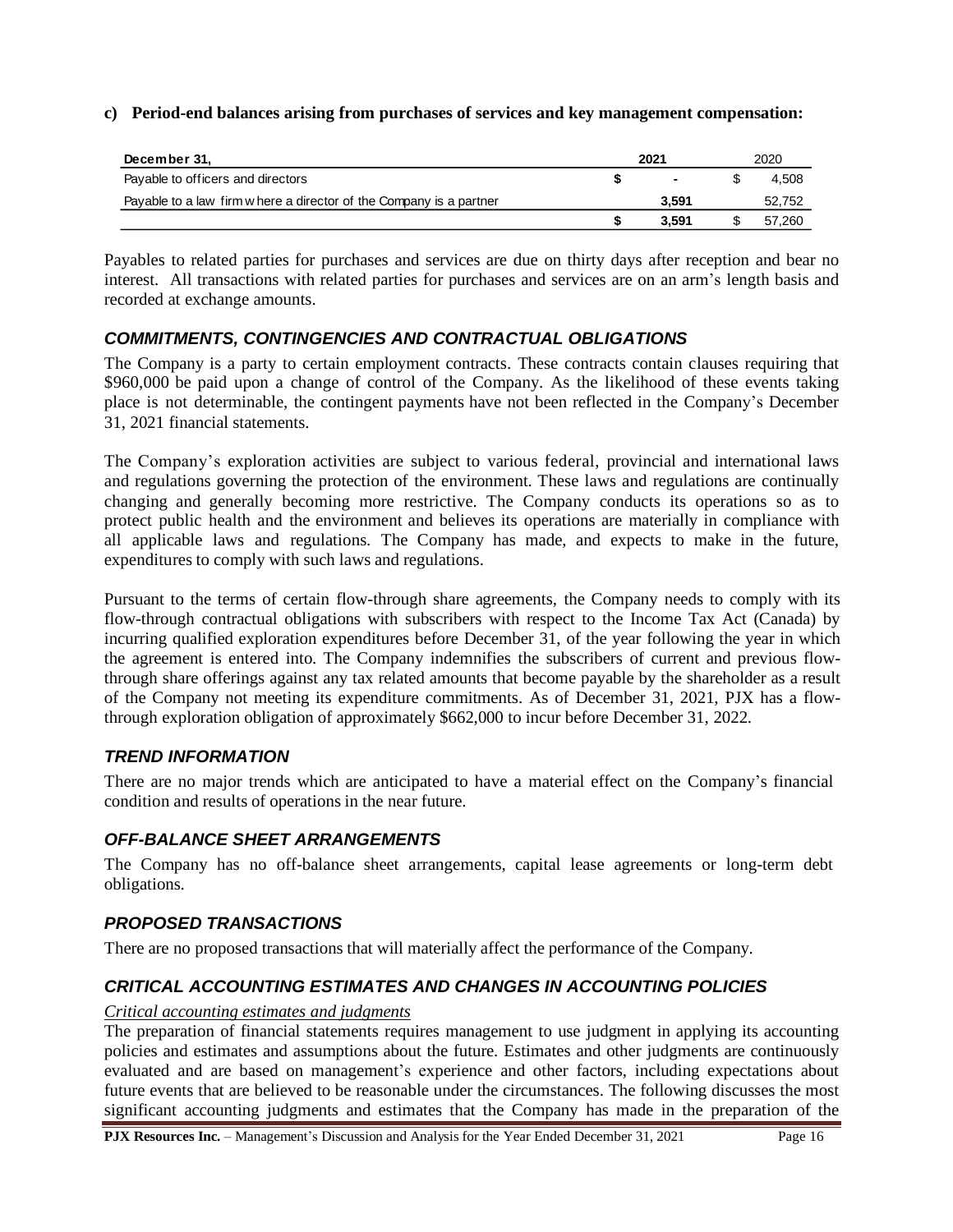financial statements:

- The inputs used in accounting for share-based payment transactions in profit or loss. PJX estimates the value of stock-based compensation granted using the Black-Scholes valuation method. Several assumptions including volatility, risk-free interest rate and expected option life are significant assumptions used in determining the values of options.
- The assumptions used for determining the amount of deferred income tax assets, liabilities, expense and recovery, including the income tax rate to be used and recoverability of deferred tax assets involve critical judgement and estimates.
- The Company is subject to income, value added, withholding and other taxes. Significant judgment is required in determining the Company's provisions for taxes. There are many transactions and calculations for which the ultimate tax determination is uncertain during the ordinary course of business. The Company recognizes liabilities for anticipated tax audit issues based on estimates of whether additional taxes will be due. The determination of the Company's income, value added, withholding and other tax liabilities requires interpretation of complex laws and regulations. The Company's interpretation of taxation law as applied to transactions and activities may not coincide with the interpretation of the tax authorities. All tax related filings are subject to government audit and potential reassessment subsequent to the financial statement reporting period. Where the final tax outcome of these matters is different from the amounts that were initially recorded, such differences will impact the tax related accruals and deferred income tax provisions in the period in which such determination is made.
- The inputs used in accounting for share purchase warrants transactions in the statement of financial positions. PJX estimates the warrants issued using a standard valuation method. Several assumptions including volatility, risk-free interest rate and expected warrant life are significant assumptions used in determining the values of warrants.
- The assumptions under which the Company established an obligation to incur restoration, rehabilitation and environmental costs as they may arise when environmental disturbance is caused by exploration programs the Company might run. The estimation of future amounts to be incurred and discount rates using a pre-tax rate that reflect the time value of money are used to calculate the net present value. See also "Commitments, Contingencies and Contractual Obligations."

### *Changes in accounting policies:*

During the year ended December 31, 2021, the Company adopted a number of amendments and improvements of existing standards. These included amendments to IFRS 9 and IFRS 16. These new standards and changes did not have any material impact on the Company's financial statements.

## Future accounting changes:

Certain pronouncements were issued by the International Accounting Standards Board ("IASB") or the International Financial Reporting Interpretations Committee ("IFRIC") that are mandatory for accounting periods commencing on or after January 1, 2022. Many are not applicable or do not have a significant impact to the Company and have been excluded.

IAS 1 – Presentation of Financial Statements ("IAS 1") was amended in January 2020 to provide a more general approach to the classification of liabilities under IAS 1 based on the contractual arrangements in place at the reporting date. The amendments clarify that the classification of liabilities as current or noncurrent is based solely on a company's right to defer settlement at the reporting date. The right needs to be unconditional and must have substance. The amendments also clarify that the transfer of a company's own equity instruments is regarded as settlement of a liability, unless it results from the exercise of a conversion option meeting the definition of an equity instrument. The amendments are effective for annual periods beginning on January 1, 2023.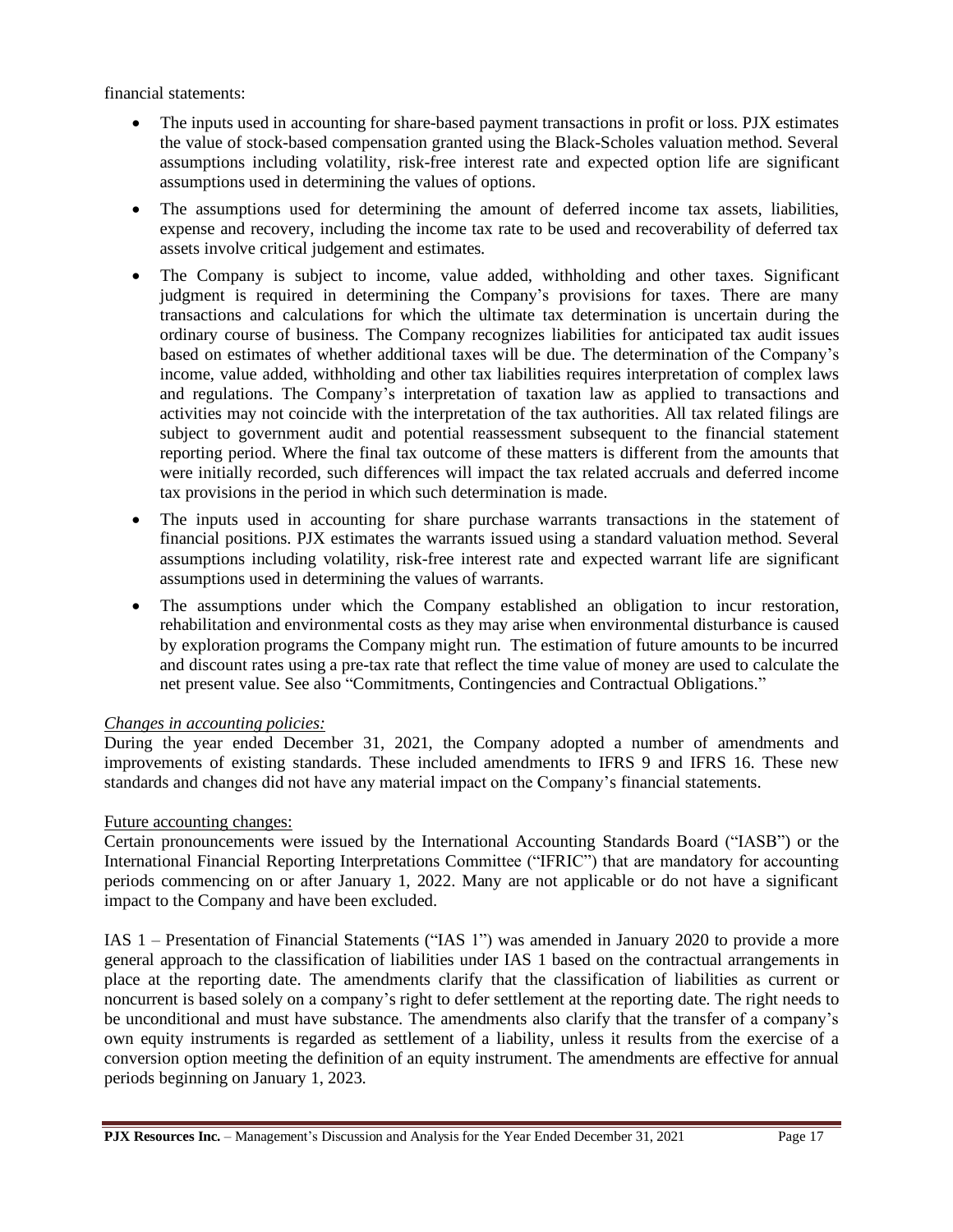IAS 37 – Provisions, Contingent Liabilities, and Contingent Assets ("IAS 37") was amended. The amendments clarify that when assessing if a contract is onerous, the cost of fulfilling the contract includes all costs that relate directly to the contract  $-$  i.e. a full-cost approach. Such costs include both the incremental costs of the contract (i.e. costs a company would avoid if it did not have the contract) and an allocation of other direct costs incurred on activities required to fulfill the contract – e.g. contract management and supervision, or depreciation of equipment used in fulfilling the contract. The amendments are effective for annual periods beginning on January 1, 2022.

The Company is currently evaluating the impact of these amendments on its financial statements.

# *FINANCIAL INSTRUMENTS AND OTHER INSTRUMENTS*

The Company's financial instruments include cash and cash equivalents, accounts receivable, deposits and advances, accounts payable and accrued liabilities. Cash and cash equivalents are measured at amortized cost. Account receivables is classified as loans and receivables, which are measured at amortized cost. Accounts payable, accrued liabilities are classified as other financial liabilities, which are measured at amortized cost. It is management's opinion that the Company is not exposed to significant interest, currency or credit risks arising from its financial instruments and that their fair values approximate their carrying value unless otherwise noted.

### *Fair Value*

Fair value estimates are made at the balance sheet date based on relevant market information and information about the financial instrument. These estimates are subjective in nature and involve uncertainties in significant matters of judgment and therefore cannot be determined with precision. Changes in assumptions could significantly affect these estimates.

The book values of the cash, other receivables, other financial assets, and accounts payable and accrued liabilities, approximate their respective fair values due to the short-term nature of these instruments. A summary of the Company's risk exposures as it relates to financial instruments are reflected below:

### **Financial risk**

The Company's activities expose it to a variety of financial risks: credit risk, liquidity risk, and market risk (including interest rate and commodity and equity price risk). Risk management is carried out by the Company's management team with guidance from the Board of Directors.

### Credit risk

Credit risk is the risk of loss associated with a counterparty's inability to fulfill its payment obligations. The Company's credit risk is primarily attributable to cash, deposits and tax credits receivables from the BC provincial government. Cash is held with reputable Canadian chartered banks, from which management believes the risk of loss to be minimal. Deposits are held with the British Columbia Ministry of Energy and Mines, from which management believes that the credit risk is minimal. Credit risk related to the BC refundable tax credits is also assessed to be minimal.

### Liquidity risk

The Company's approach to managing liquidity risk is to ensure that it will have sufficient liquidity to meet liabilities when due. At December 31, 2021, the Company had a cash balance of \$2,637,608 (December 31, 2020: \$1,061,346) to settle current liabilities of \$152,820 which includes a non-cash flow through premium liability of \$77,916 (December 31, 2020: \$48,805). All of the Company's financial liabilities have contractual maturities of less than 30 days and are subject to normal trade terms.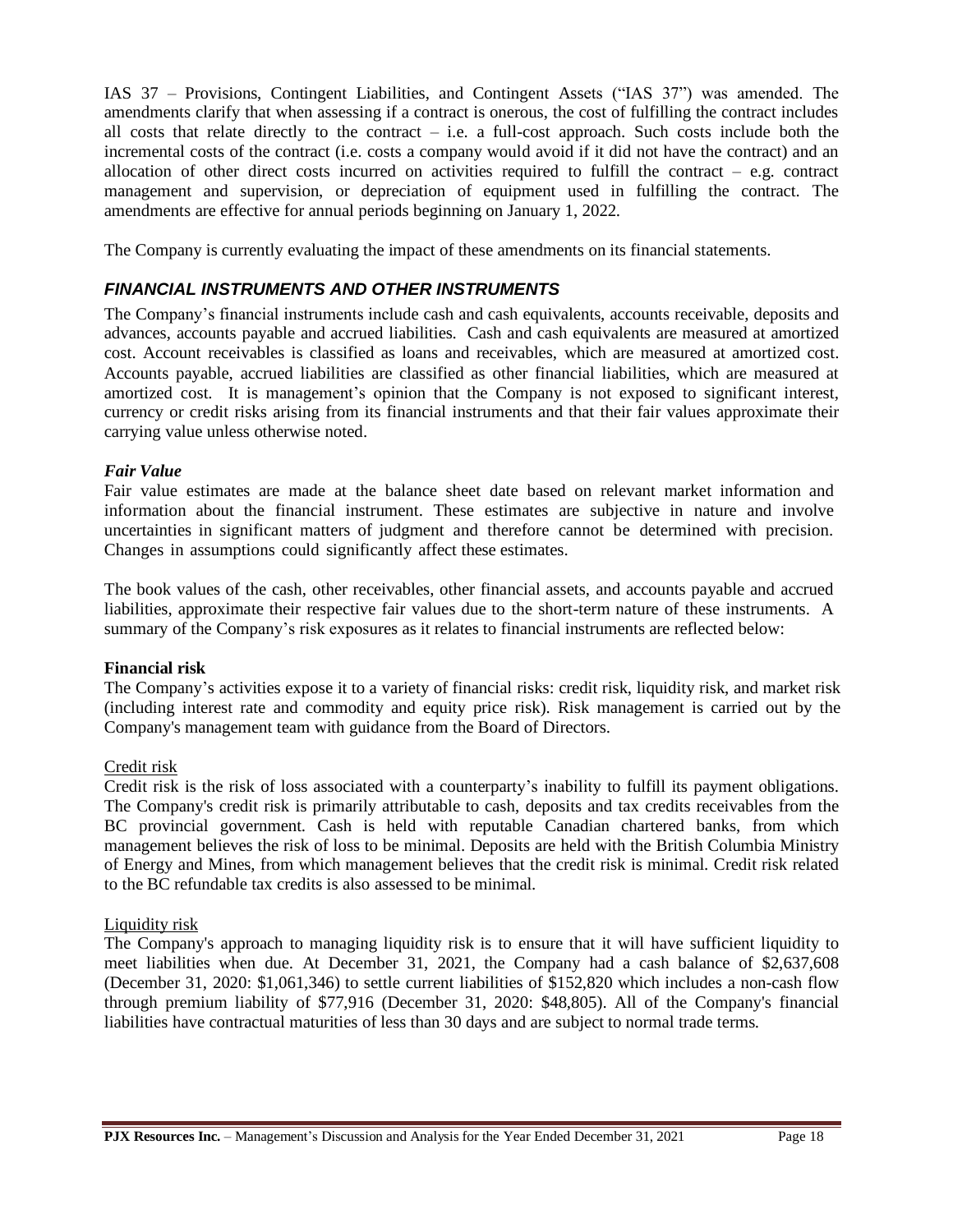### Market risk

#### *Interest rate risk*

The Company's current policy is to invest excess cash in interest bearing accounts at major Canadian chartered banks. The Company periodically monitors its cash management policy. As at December 31, 2021, the Company did not have any amounts invested in interest bearing accounts.

#### *Sensitivity analysis*

As of December 31, 2021, both the carrying and fair value amounts of the Company's financial instruments are the same. Based on Management's knowledge and experience of the financial markets, the Company believes that is "reasonably possible" that commodity price fluctuation could adversely affect the Company. In particular, the Company's future profitability and viability of development depends upon the world market price of mineral commodities. As of December 31, 2021, the Company was not in the production phase. As a result, commodity price risk may affect the completion of future equity transactions such as equity offerings and the exercise of stock options. This may also affect the Company's liquidity and its ability to meet its ongoing obligations.

#### *Capital Management*

When managing capital, the Company's objective is to ensure the entity continues as a going concern as well as to maintain optimal returns to shareholders and benefits for other stakeholders. Management adjusts the capital structure as necessary in order to support the acquisition, exploration and development of its exploration properties. The Board of Directors does not establish quantitative return on capital criteria for management, but rather relies on the expertise of the Company's management to sustain future development of the business.

Management reviews its capital management approach on an ongoing basis and believes that this approach, given the relative size of the Company, is reasonable. There were no changes in the Company's approach to capital management during the years ended December 31, 2021 and 2020. The Company is not subject to externally imposed capital requirements.

The Company is not subject to any capital requirements imposed by a lending institution or regulatory body, other than of the TSX Venture Exchange ("TSXV") which requires adequate working capital or financial resources of the greater of (i) \$50,000 and (ii) an amount required in order to maintain operations and cover general and administrative expenses for a period of 6 months. As of December 31, 2021, the Company believes it is compliant with the Policies of the TSXV.

## *DISCLOSURE CONTROLS AND PROCEDURES*

Management has established processes, which are in place to provide them sufficient knowledge to support management representations that they have exercised reasonable diligence that (i) the financial statements do not contain any untrue statement of material fact or omit to state a material fact required to be stated or that is necessary to make a statement not misleading in light of the circumstances under which it is made, as of the date of and for the periods presented by the financial statements, and (ii) the financial statements fairly present in all material respects the financial condition, results of operations and cash flows of the Company, as of the date of and for the periods presented by the financial statements.

In contrast to the certificate required under Multilateral Instrument 52-109 Certification of Disclosure in Issuers' Annual and Interim Filings (MI 52-109), the Company utilizes the Venture Issuer Basic Certificate, which does not include representations relating to the establishment and maintenance of disclosure controls and procedures (DC&P) and internal control over financial reporting (ICFR), as defined in MI 52-109. In particular, the certifying officers filing the Certificate are not making any representations relating to the establishment and maintenance of: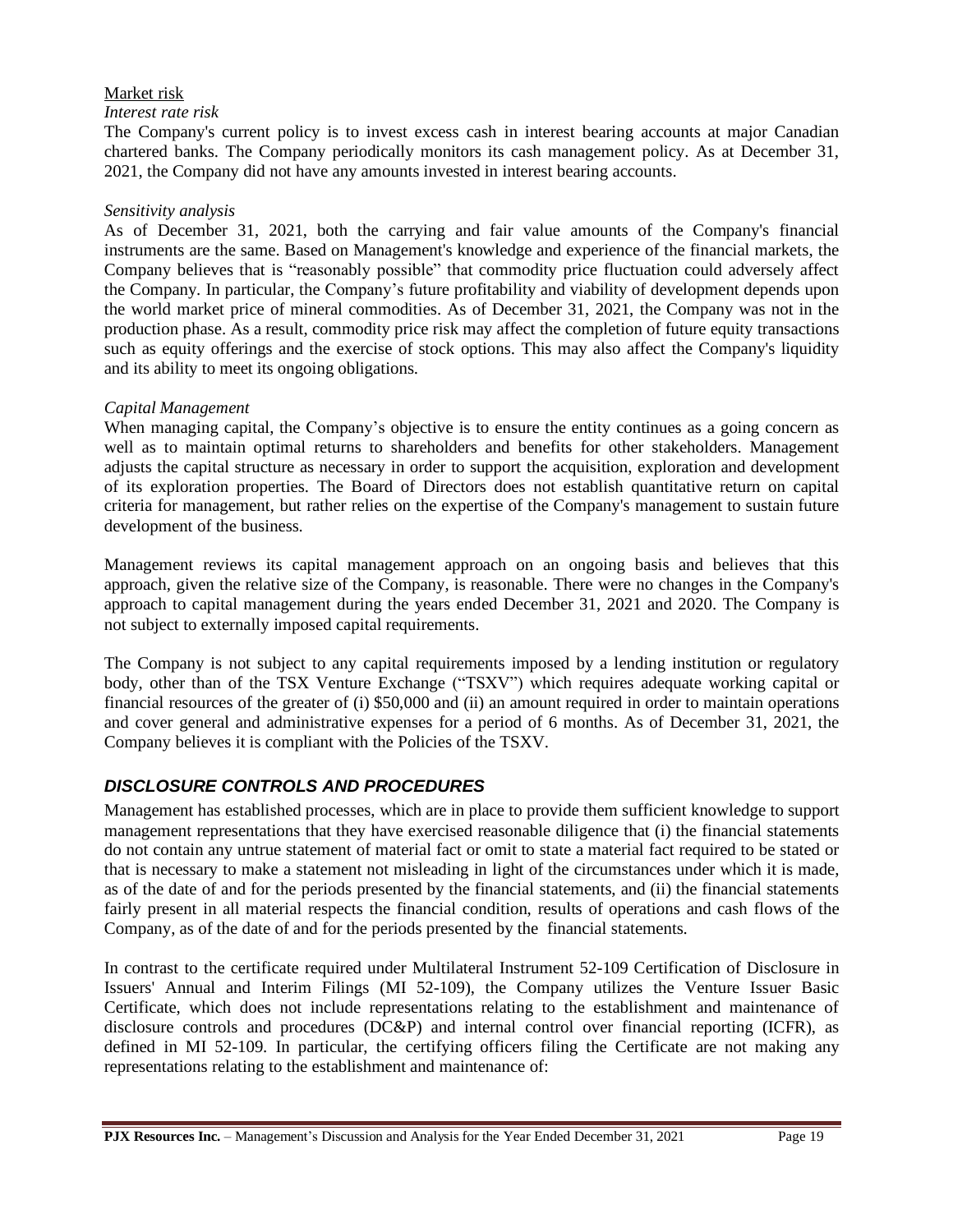- (i) Controls and other procedures designed to provide reasonable assurance that information required to be disclosed by the issuer in its annual filings, interim filings or other reports filed or submitted under securities legislation is recorded, processed, summarized and reported within the time periods specified in securities legislation; and
- (ii) A process to provide reasonable assurance regarding the reliability of financial reporting and the preparation of financial statements for external purposes in accordance with the issuer's GAAP. The Company's certifying officers are responsible for ensuring that processes are in place to provide them with sufficient knowledge to support the representations they are making in this certificate.

Investors should be aware that inherent limitations on the ability of certifying officers of a venture issuer to design and implement on a cost-effective basis DC&P and ICFR as defined in MI 52-109 may result in additional risks to the quality, reliability, transparency and timeliness of interim and annual filings and other reports provided under securities legislation.

### *RISKS AND UNCERTAINTIES*

Exploration is the Research & Development foundation of the Minerals and Metals Industry. The mineral claims to which the Company has a right to acquire an interest or owns are in the exploration stages and are without a known body of commercial ore. The Company does not hold any interest in a mining property in production and is focused on exploration to make new discoveries with the potential to be brought into production. The Company continues to assess new properties and seek to acquire an interest in additional properties if it feels there is sufficient geologic or economic potential and if it has adequate financial resources to do so. Development of the mineral properties would follow only if favorable results are determined at each stage of assessment.

PJX's business of exploring mineral resources involves a variety of operational, financial and regulatory risks that are typical in the natural resource industry. The Company attempts to mitigate these risks and minimize their effect on its financial performance, but there is no assurance that the Company will be successful in achieving a return on shareholders' investment and the likelihood of success must be considered given its early stage of operations. The risks and uncertainties described in this section are not inclusive of all the risks and uncertainties to which the Company may be subject.

#### *Liquidity and Capital Markets Risks*

Global economic and other factors impact markets. The Company anticipates future expenditures will require additional infusions of capital; there can be no assurance that such financing will be available or, if available, will be on reasonable terms depending on market and other factors beyond the control of the Company. If financing is obtained by issuing common shares from treasury, control of the Resulting Issuer may change and investors may suffer additional dilution. Furthermore, if financing is not available, lease expiry dates, work commitments, rental payments or option payments, if any, may not be satisfied and could result in a loss of shareholder investment.

#### *Dependence on Management*

The Company is very dependent upon the personal efforts and commitment of its existing management. To the extent that management's services would be unavailable for any reason, a disruption to the operations of the Company could result, and other persons would be required to manage and operate the Company.

#### *Regulatory / Political Risk*

The Company's exploration properties are located in British Columbia, Canada. The Company requires permits from various government authorities and, depending on the stage of development, such operations may be governed by laws, regulations or responsibilities relating to prospecting, development, mining, production, exports, taxes, labour standards, occupational health, waste disposal, toxic substances, land use, environment, First Nations consultation and other matters. The Company works with all interested parties on an on-going basis to comply with all applicable material laws and regulations and address the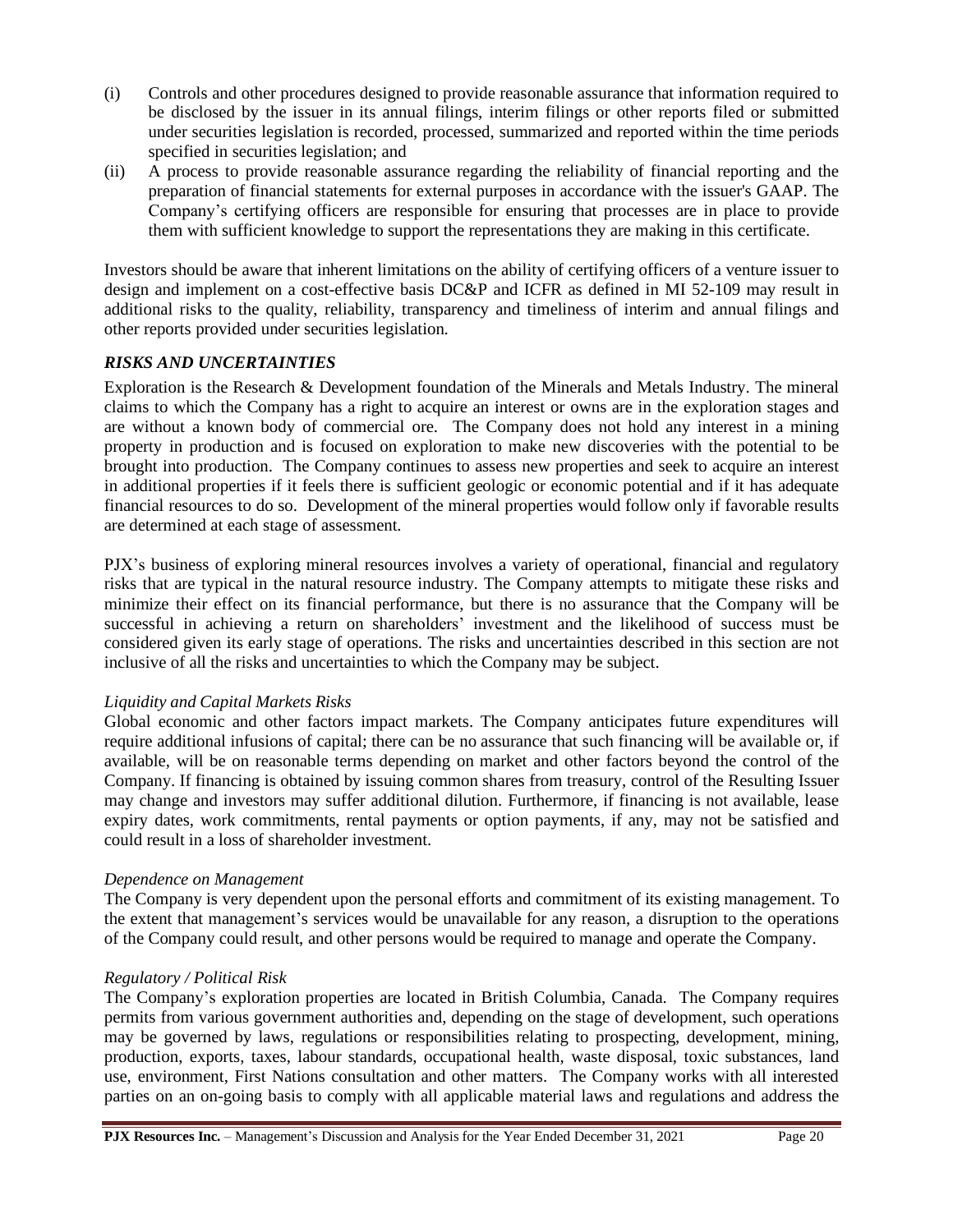interests of communities where it operates. There can be no assurance, however, that all permits which the Company may require for its operations and exploration activities will be obtainable on reasonable terms or on a timely basis or that laws, regulations, or actions would not have an adverse effect on any exploration or mining project which the Company might undertake.

#### *Indigenous Rights and Other Title Risks*

Although the Company has exercised due diligence with respect to determining title to properties in which it has a material interest, and government records support PJX's title, there is no guarantee that title to such properties will not be challenged or impugned. The Company's mineral property interest may be challenged by prior unregistered agreements, or transfers, or conflicting claims; or indigenous claims, and title may be affected by undetected defects.

### *Land Use and Ecosystem Impacts Risks*

Although the Company has exercised due diligence with respect to determining land use and ecosystem impacts on its properties and government permits support PJX's regulatory compliance, there is no guarantee that existing regulations applicable to such properties will not be challenged or impugned. The Company works with the regulatory authorities to provide comment and stakeholder input in effort to ensure the Company protects its properties in conjunction with adhering to best practices in regards to land use and ecosystem impacts.

#### *Climate Change Risks*

The Company's operations are sometimes subject to seasonal forest fire impacts and potential impacts with respect to water access for exploration purposes. Such operations are governed by laws, regulations or responsibilities as determined by governmental authorities. The Company works with all interested parties on an on-going basis to comply with all applicable material laws and regulations and address the interests of communities where it operates. There can be no assurance, however, that the Company may continue operations and exploration activities on a timely basis or that laws, regulations, or actions would not have an adverse effect on any exploration or mining project which the Company might undertake.

#### *Metal Prices*

The mining industry, in general, is intensely competitive and there is no assurance that a profitable market will exist for the sale of metals produced even if commercial quantities of precious and/or base metals are discovered. Factors beyond the control of the Company may affect the marketability of metals discovered. Pricing is affected by numerous factors beyond the Company's control, such as international economic and political trends, global or regional consumption and demand patterns, increased production and smelter availability. There is no assurance that the price of metals recovered from any mineral deposit will be such that they can be mined at a profit.

#### *Shareholder Dilution*

The Company's constating documents permit the issuance of an unlimited number of common shares and a limited number of preferred shares issuable in series on such terms as the Directors determine without the approval of shareholders, who have no pre-emptive rights in connection with such issuances. In addition, the Company is required to issue common shares upon the conversion of its outstanding share purchase warrants and options in accordance with their terms. Accordingly, holders of common shares may suffer dilution.

#### *COVID-19 Risk*

Even though most COVID-19 restrictions have been lifted in British Columbia, management believes COVID-19 may continue to have effects related to disruptions of workforces, economies, and financial markets globally. This potentially increases the risk of labour force disruption (including the supply of contract labour, equipment or site access) for PJX. Labour force disruption could also affect the provision of services to the Company such as delays in the receipt of laboratory results or provision of supplies. In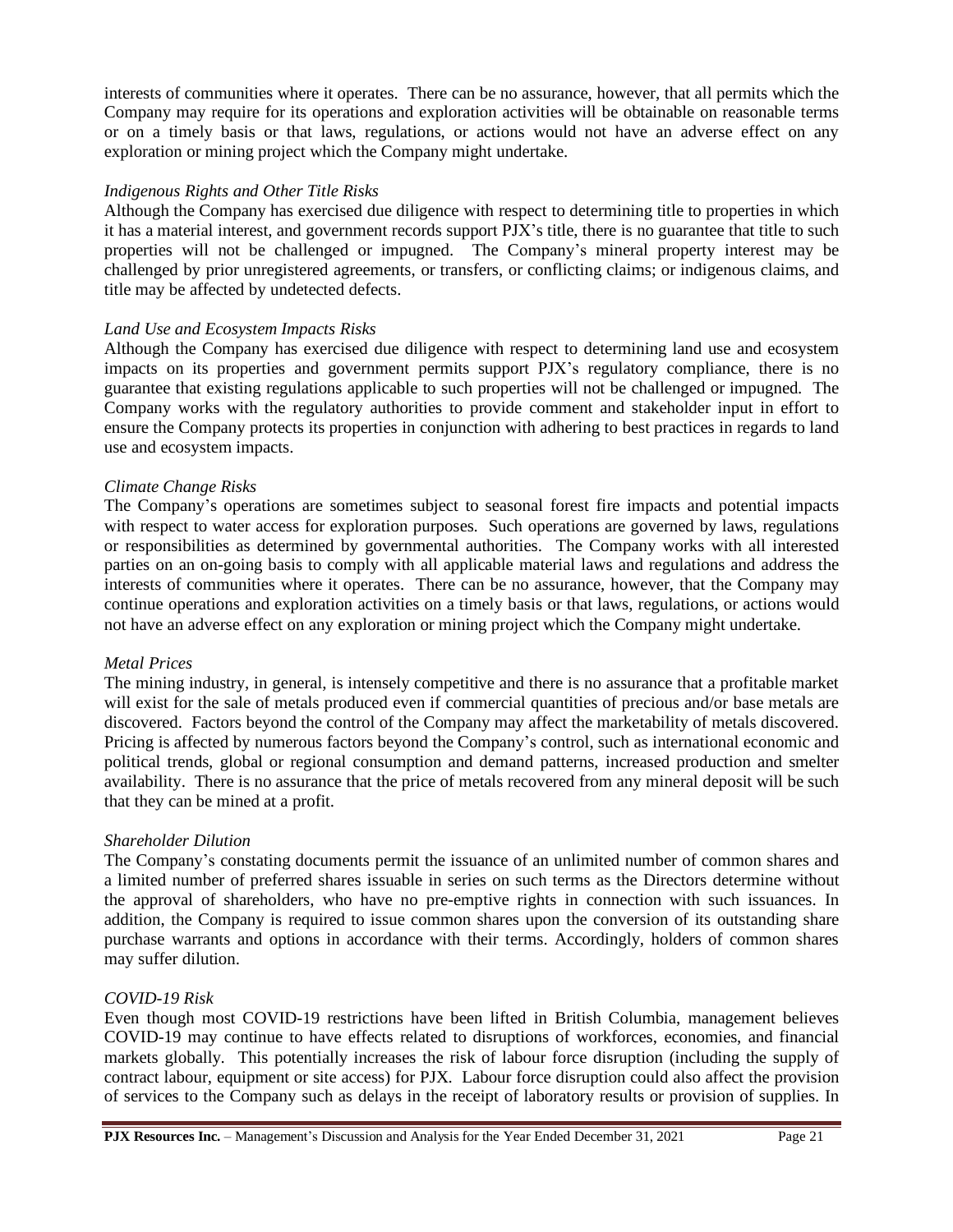addition, COVID-19 has the potential to spread rapidly and place the Company's workforce at risk. The Company follows WorkSafeBC BC and Provincial Health Office of British Columbia guidelines to protect its workforce and its operations from the risks and potential adverse impacts of the pandemic.

It is not possible for the Company to predict the duration or magnitude of the adverse results of the outbreak and its effects on the Company's business or ability to raise funds. The Company continues to actively monitor the situation and may take additional measures, if and to the extent warranted, as matters develop. There can be no assurance, however, that such steps and measures will be sufficient to fully mitigate all such risks and potential adverse impacts.

## *OUTSTANDING SHARE DATA*

The following schedules reconcile shares, options and warrants issued subsequent to year end as well as provide the fully diluted capital position of the Company as at the date of this report:

| Total shares issued at December 31, 2021 and date of this report | 133.216.488 |
|------------------------------------------------------------------|-------------|
| Warrants outstanding at the date of this report                  | 42.365.611  |
| Options outstanding at the date of this report                   | 9,462,500   |
| Fully diluted number of shares at the date of this report        | 185,044,599 |

### **Warrants:**

As part of the financing announced on December, 2020, the Company issued 649,733 compensation warrants valued at \$30,799. Each warrant entitles the holder to purchase one common share of the Company at a price of \$0.25 per share for 36 months.

As the proceeds received by the Company on October 6, 2020, for a flow-through and non-flow through unit at the time of the transaction were different, a premium on flow-through shares of \$62,000 was recorded. The premium has been deducted from capital and a flow-through premium liability for the same amount was recorded. The premium is subsequently amortized as the flow-through funds are utilized in qualified exploration programs.

As part of the financing announced on October 6, 2020, the Company issued 301,120 compensation warrants valued at \$16,911. Each warrant entitles the holder to purchase one common share of the Company at a price of \$0.20 per share for 24 months.

On May 3, 2021, the Company announced that it has extended the term of 12,296,276 share purchase warrants. The Warrants were issued pursuant to a private placement announced on May 1, 2018 and accepted for filing by the TSX Venture Exchange on May 17, 2018. The Warrants were due to expire on May 15, 2021, and are exercisable at \$0.25 per share. The new expiration date of the Warrants is May 15, 2022. All other terms of the warrants, including the exercise price remain unchanged.

On August 29, 2021, 6,833,284 warrants valued at \$332,611, exercisable at \$0.25 expired unexercised.

On November 22, 2021, the Company announced it has extended the term of 4,574,131 share purchase warrants. The Warrants were issued pursuant to a private placement announced on December 17, 2018, and accepted for filing by the TSX Venture Exchange on December 19, 2018. The Warrants were due to expire on December 17, 2021, and are exercisable at \$0.30 per share. The new expiration date of the Warrants is December 17, 2022. All other terms of the warrants, including the exercise price remain unchanged.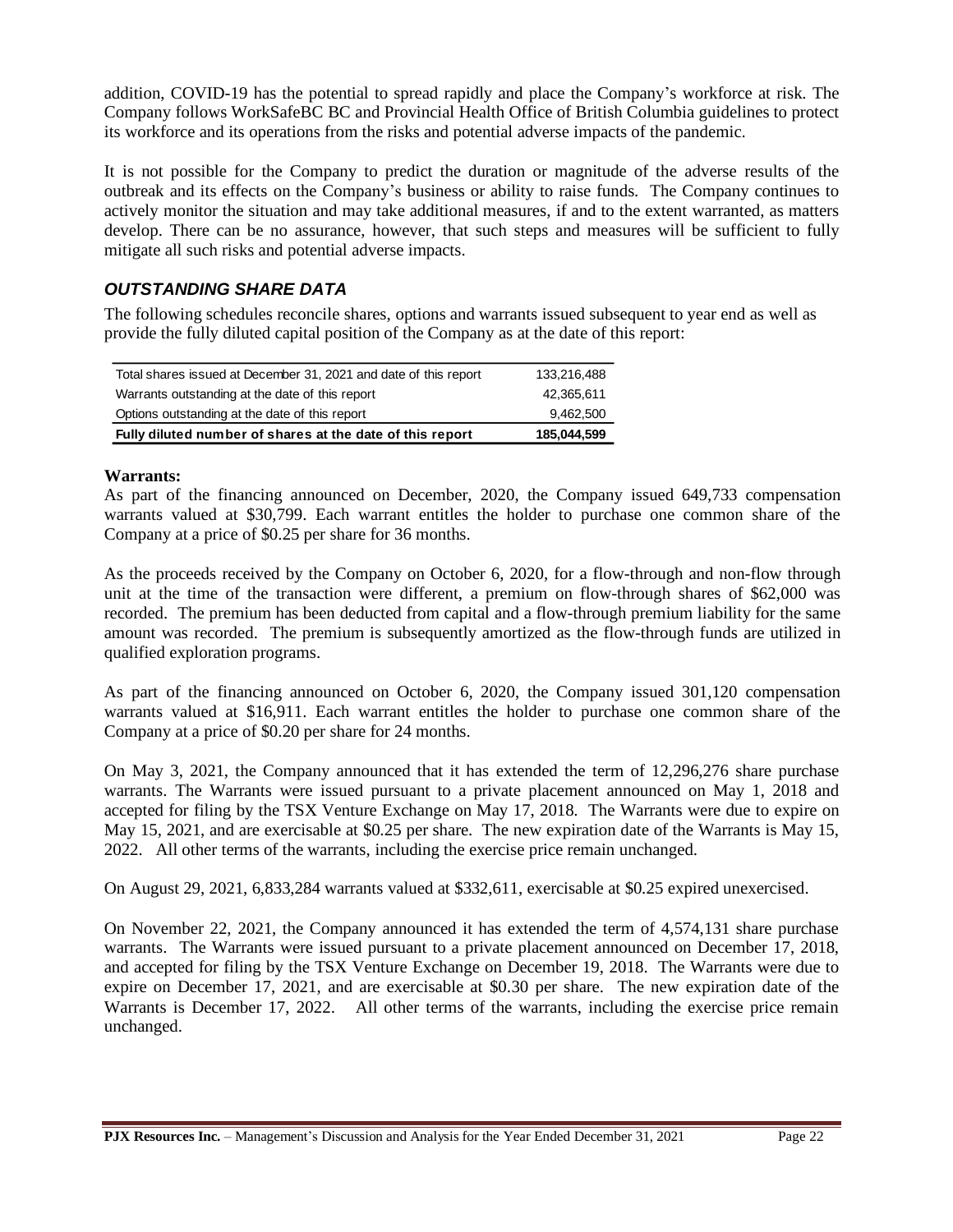The following schedule describes the warrants outstanding at the date of this report:

|                                    | Number of  | <b>Exercise</b> |                 |
|------------------------------------|------------|-----------------|-----------------|
| <b>Expiry Date</b>                 | Warrants   | price           | Value           |
| May 15, 2022**                     | 12,296,276 | 0.25            | 537,320         |
| October 5, 2022                    | 9,350,400  | 0.20            | 332,443         |
| October 5, 2022                    | 301,120    | 0.20            | 16.911          |
| December 5, 2022                   | 5,802,157  | 0.25            | 249.241         |
| December 5, 2022                   | 649,733    | 0.25            | 30,799          |
| December 17, 2022 *                | 4,574,131  | 0.30            | 241,972         |
| December 20, 2023                  | 9,391,794  | 0.25            | 387,478         |
| Balance at the date of this report | 42,365,611 | 0.24            | 1.796.164<br>S. |

\* Exercisable at \$0.25 until December 17, 2020 and at \$0.30 from then until December 17, 2021, and subsequently extended to December 17, 2022.

\*\* Warrants originally expiring on May 15, 2021 and extended to May 15, 2022.

#### **Share based compensation:**

The Company has a stock option plan (the "Plan") to provide incentive for the directors, officers, employees, consultants and service providers of the Company. The maximum number of shares which may be set aside for issuance under the Plan is 10% of the outstanding common shares.

On August 11, 2020, the Company granted an aggregate of 2,792,500 options to employees, officers, directors and consultants of the Company, pursuant to the Company's Plan, at an exercise price of \$0.20 per share. Out of the options granted, 2,632,500 were fully vested on granting and 160,000 vest every quarter over a period of 1 year, with the first quarter vesting three months after granting. All options granted are exercisable until August 11, 2025. The fair value of each option was estimated on the date of the grant using the Black-Scholes option pricing model, with the following assumptions: share price of \$0.14, expected dividend yield of 0%, expected volatility of 109%; risk-free interest rate of 0.38%; and an expected average life of 5 years. The fair value of all these options was estimated at \$289,233 of which \$280,122 were amortized during fiscal 2020 and the remaining balance of \$9,111 was vested during the year ended December 31, 2021.

On September 13, 2021, the Company granted an aggregate of 2,685,000 incentive stock options to employees, officers, directors and consultants of the Company, pursuant to the Company's Plan, at an exercise price of \$0.20 per share. Out of the options granted, 2,645,000 were fully vested on granting and 40,000 vest every quarter over a period of 1 year, with the first quarter vesting three months after granting. All options granted are exercisable until September 12, 2026. The fair value of each option was estimated on the date of the grant using the Black-Scholes option pricing model, with the following assumptions: share price of \$0.17, expected dividend yield of 0%, expected volatility of 106%; risk-free interest rate of 0.82%; and an expected average life of 5 years. The fair value of all these options was estimated at \$342,315 of which \$338,683 has been vested as of December 31, 2021.

On July 20, 2020, 1,380,000 options exercisable at \$0.19, expired unexercised.

During Fiscal 2021, 1,150,000 options with a weighted average exercise price of \$0.23 were cancelled and 2,885,000 options with an exercise price of \$0.20 expired on November 17, 2021.

The following schedule describes the outstanding options as of the date of this report: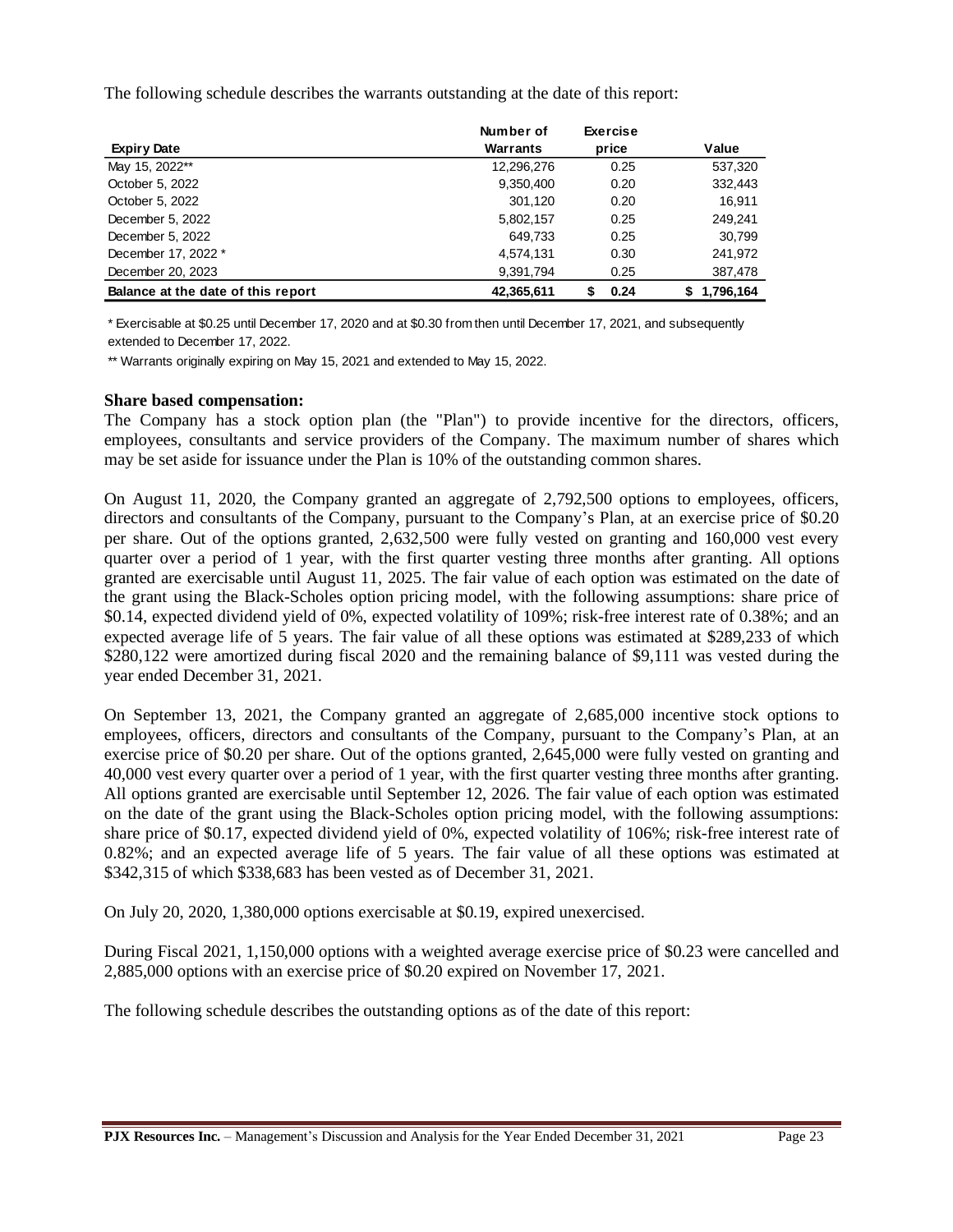|                                    | <b>Exercise</b> | Life remaining | <b>Number</b> | <b>Number</b> |
|------------------------------------|-----------------|----------------|---------------|---------------|
| <b>Expiry Date</b>                 | price           | in years       | outstanding   | vested        |
| August 19, 2023                    | \$0.25          | 1.33           | 1,675,000     | 1,675,000     |
| January 3, 2024                    | \$0.25          | 1.71           | 2,610,000     | 2,610,000     |
| August 11, 2025                    | \$0.20          | 3.31           | 2.492.500     | 2,492,500     |
| September 12, 2026                 | \$0.20          | 4.95           | 2,685,000     | 2,655,000     |
| Balance at the date of this report | \$0.22          | 1.58           | 9,462,500     | 9,432,500     |

### *QUALIFIED PERSON*

The above scientific and technical information has been prepared or reviewed by John Keating, P.Geo., President and Chief Executive Officer of the Company. Mr. Keating also supervises all work associated with the Company's exploration programs and is a "qualified person" within the meaning of National Instrument 43-101.